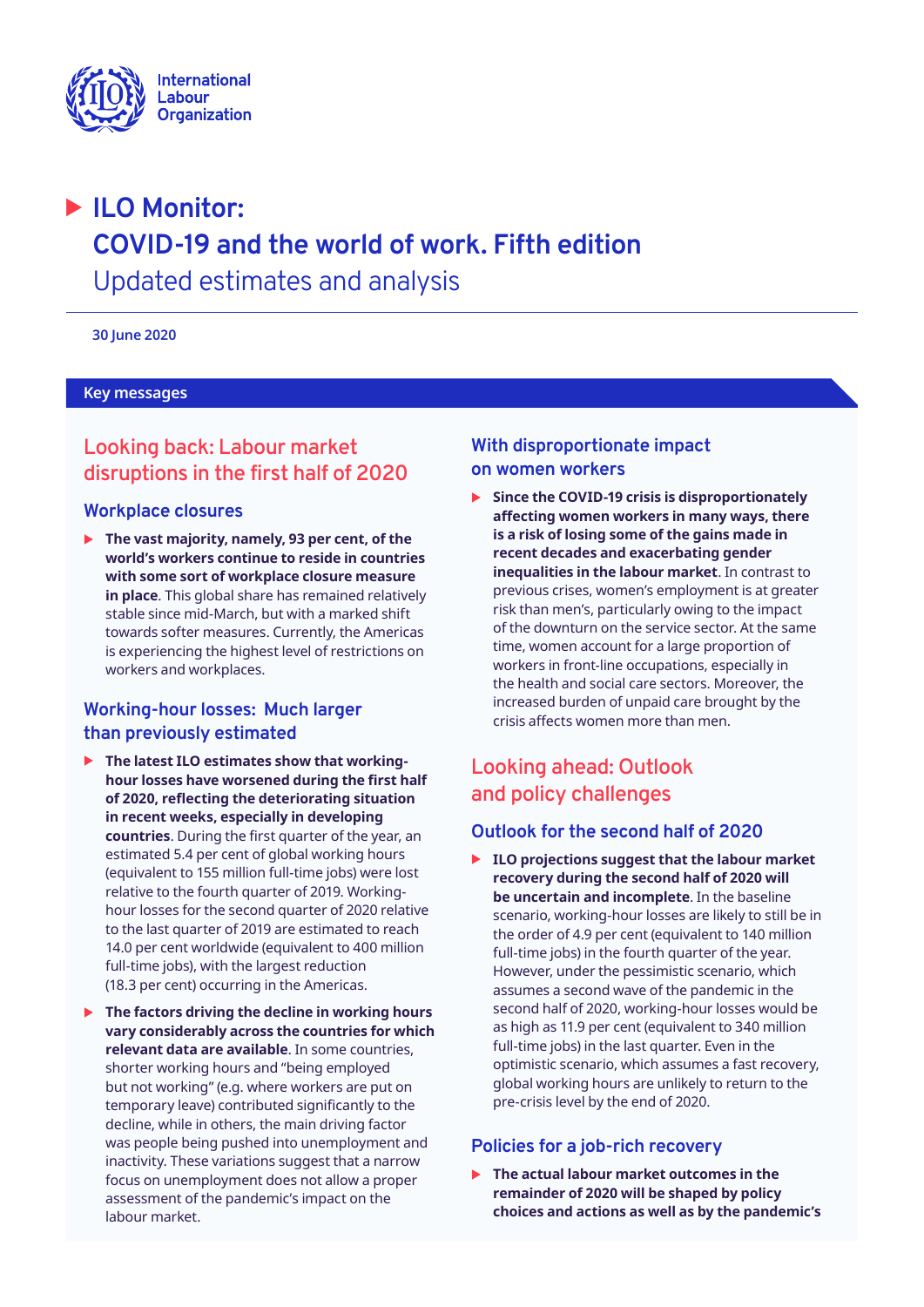**future trajectory**. To date, most countries have deployed resources on an unprecedented scale to boost the economy and employment through fiscal, monetary, social protection and other policies. Yet, fiscal space is limited particularly in a number of low- and middle-income countries.

**Moving to a job-rich recovery will require addressing key challenges**, including (a) finding the right policy balance; (b) sustaining interventions on the necessary scale; (c) supporting vulnerable

and hard-hit groups and generating fairer labour market outcomes; (d) securing international solidarity and support; and (e) strengthening social dialogue and respect for rights at work. An important reference for tackling these challenges is provided in the ILO Centenary Declaration for the Future of Work (2019), which sets out a humancentred approach for increasing investment in people's capabilities, in the institutions of work, and in decent and sustainable jobs for the future.

# ▶ Part I. Looking back: Labour market disruptions in the first **half of 2020 – An unprecedented scale of global disruption**

## **1. Workplace closures**

**The world of work has been impacted severely by the imposition of lockdown measures, which include various forms of workplace closures**. As at 15 June, almost one third of the world's workers

(32 per cent) were living in countries with required workplace closures for all but essential workplaces. An additional 42 per cent were living in countries with required workplace closures for some sectors or categories of workers, and a further 19 per cent in countries with recommended workplace closures (figure 1).



**Figure 1. Share of world's employed in countries with workplace closures, 1 January–15 June 2020** (percentage)

**Note:** The shares of workers in countries with required workplace closures for some sectors or categories of workers and countries with recommended workplace closures are stacked on top of the share of workers in countries with required workplace closures for all but essential workplaces.

**Source:** ILOSTAT database, ILO modelled estimates, November 2019; Oxford COVID-19 Government Response Tracker.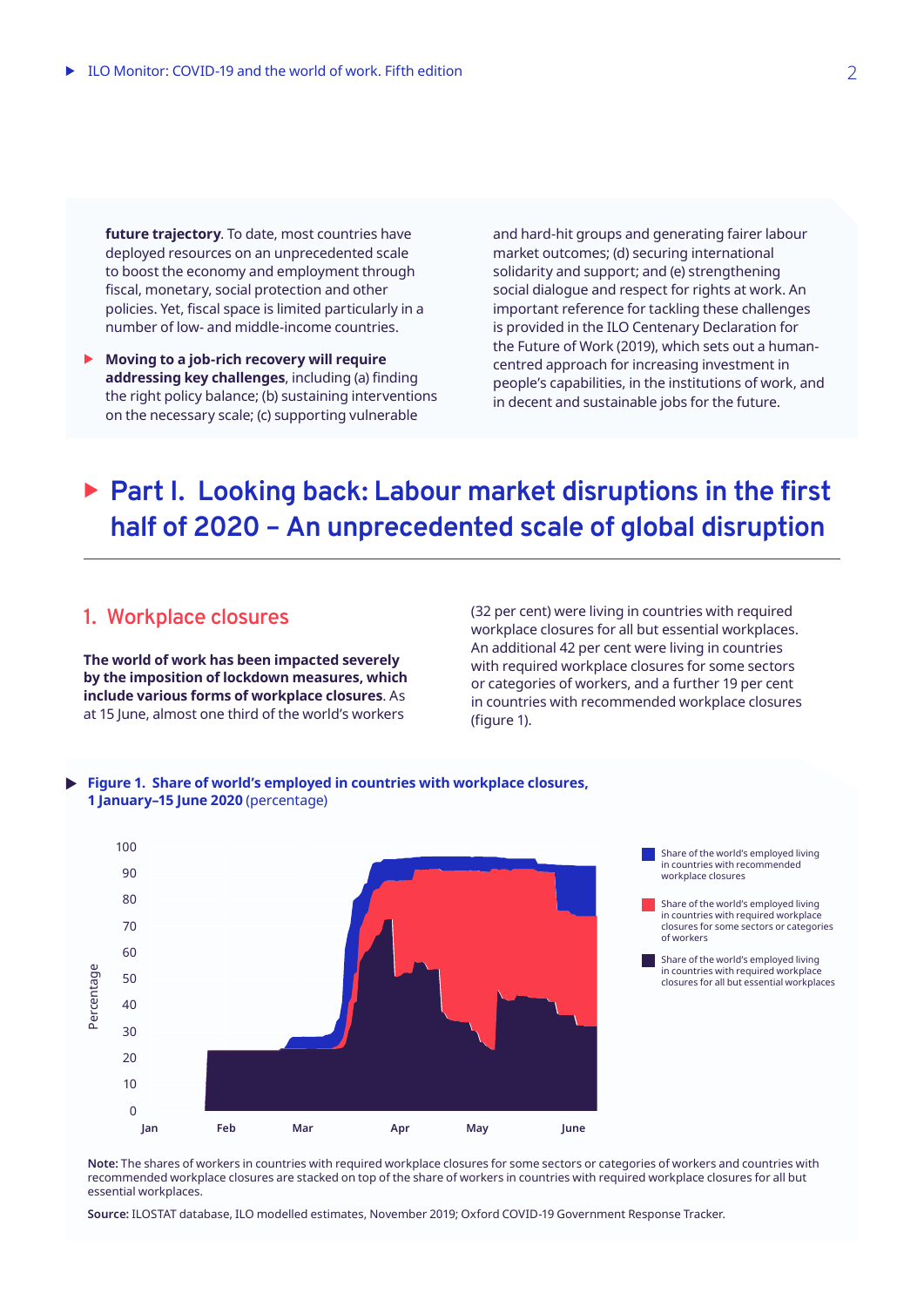**Taken together, the vast majority, namely, 93 per cent, of the world's workers continue to reside in countries with workplace closure measures of some kind still in force**. This global share has remained relatively stable since mid-March, though there has been a marked shift towards softer measures. For instance, the proportion of workers in countries with the strictest form of workplace closure peaked at around 70 per cent in late March and subsequently declined to 32 per cent in mid-June.

**There are significant variations in workplace closures across regions**. The region currently most affected by restrictions on workers and workplaces is the **Americas**. In contrast, as at 15 June, no country in either the **Arab States** or **Europe and Central Asia** still stipulated the closure of all but essential workplaces, while in **Africa** only 2 per cent of workers were still living in countries with such stringent requirements (figure 2).

Nevertheless, even in countries where required workplace closures are not currently widespread, **many businesses remain unable to restore operations to full capacity**. As at 15 June, all countries in the **Arab States** region had some workplace closure requirements in place for specific sectors or categories of workers. Overall, 81 per cent of workers in **Europe and Central Asia**, 69 per cent of workers in **Africa** and 51 per cent of workers in the **Americas** reside in countries where workplaces are required to remain closed in certain sectors or for some categories of workers<sup>1</sup>

**Currently, the risk of new infections and a second wave remains**. New lockdowns or the continuation of current strict measures over the coming months would lead to further disruption of economic activity and labour markets, thereby jeopardizing an employment recovery.

## **2. Working-hour losses worsening over the first half of 2020**

**The closure of workplaces and implementation of other containment measures, combined with the rapid deterioration of economic conditions, led to immediate and massive losses in working hours over the first half of 2020**. Since its second edition (released on 7 April 2020), the *ILO Monitor* has consistently updated the estimates it presents on working-hour losses in the first and second quarters of 2020 relative to the last pre-crisis quarter (i.e. the fourth quarter of 2019).

**The latest ILO estimates indicate a considerably larger decline in global working hours in the first half of 2020 than previously estimated** (see Statistical annexes, figure A1). This reflects the worsening situation in many parts of the world in recent weeks. In addition, since the fourth edition of the *ILO Monitor* (released on 27 May 2020), new national labour force survey and economic data covering both the first and second quarters of 2020 have become available and have been integrated into the ILO's "nowcasting" model (see Technical Annexes 1 and 2 for further details). The new data suggest that workers in developing countries, especially those in informal employment, have been affected to a greater extent than in past crises. $<sup>2</sup>$  In these countries, more</sup> limited opportunities for teleworking<sup>3</sup> and the greater vulnerability of informal workers to confinement measures appear to be exacerbating the effect of the downturn and creating new labour market challenges.

### **First quarter of 2020**

**During the first quarter of 2020, an estimated 5.4 per cent of global working hours (up from 4.8 per cent as estimated previously) were lost relative to the fourth quarter of 2019, equivalent to 155 million full-time jobs** (figure 3 and table 1).<sup>4</sup> Given the earlier spread of the virus in China (which implemented strict containment measures already in late January) and other countries in **Asia and the Pacific**, it is not surprising that this region accounted for approximately 80 per cent of the global reduction in working hours during the first quarter of the year. More

<sup>1</sup> It should be noted that the developments shown in figure 2 for Asia and the Pacific in the second quarter of 2020 are driven mainly by the new restrictions introduced in Beijing, China. As the Oxford COVID-19 Government Response Tracker does not distinguish between restrictions affecting only certain geographical areas of a country and restrictions affecting the entire country, the level of required workplace closures in most countries in Asia and the Pacific remains well below that shown in figure 2.

<sup>2</sup> There is evidence that informal employment has increased in the past during economic downturns as a result of declining opportunities in the formal economy. See e.g. Johannes P. Jütting and Juan R. de Laiglesia (eds), *Is Informal Normal? Towards More and Better Jobs in Developing Countries* (Paris: OECD, 2009).

<sup>3</sup> See Mariya Brussevich, Era Dabla-Norris and Salma Khalid, "[Who Will Bear the Brunt of Lockdown Policies? Evidence from Tele-workability](https://www.imf.org/en/Publications/WP/Issues/2020/06/12/Who-will-Bear-the-Brunt-of-Lockdown-Policies-Evidence-from-Tele-workability-Measures-Across-49479)  [Measures across Countries"](https://www.imf.org/en/Publications/WP/Issues/2020/06/12/Who-will-Bear-the-Brunt-of-Lockdown-Policies-Evidence-from-Tele-workability-Measures-Across-49479), IMF Working Paper No. 20/88, 2020.

<sup>4</sup> See the note to table 1 further down for more details on the use of full-time equivalent jobs in these estimates.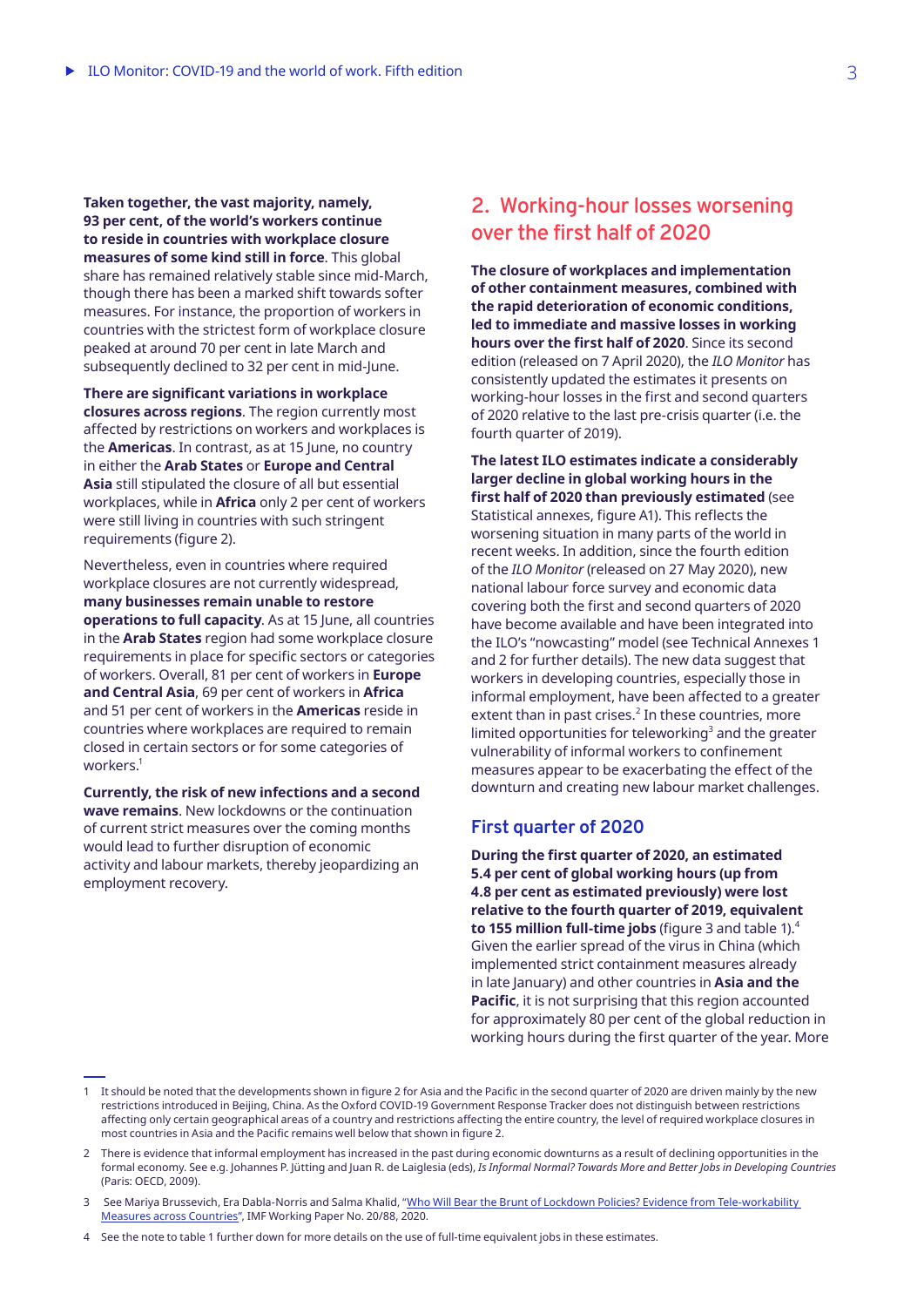

#### **Figure 2. Share of world's employed in countries with workplace closures, by region,**   $\blacktriangleright$ **1 January–15 June 2020** (percentage)





**Americas**

Percentage

Percentage



Share of the region's employed living in countries with required workplace closures for all but essential workplaces

Share of the region's employed living in countries with required workplace closures for some sectors or categories

Share of the region's employed living in countries with recommended workplace closures

of workers



**Note:** The shares of workers in countries with required workplace closures for some sectors or categories of workers and countries with recommended workplace closures are stacked on top of the share of workers in countries with required workplace closures for all but essential workplaces.

**Source:** ILOSTAT database, ILO modelled estimates, November 2019; Oxford COVID-19 Government Response Tracker.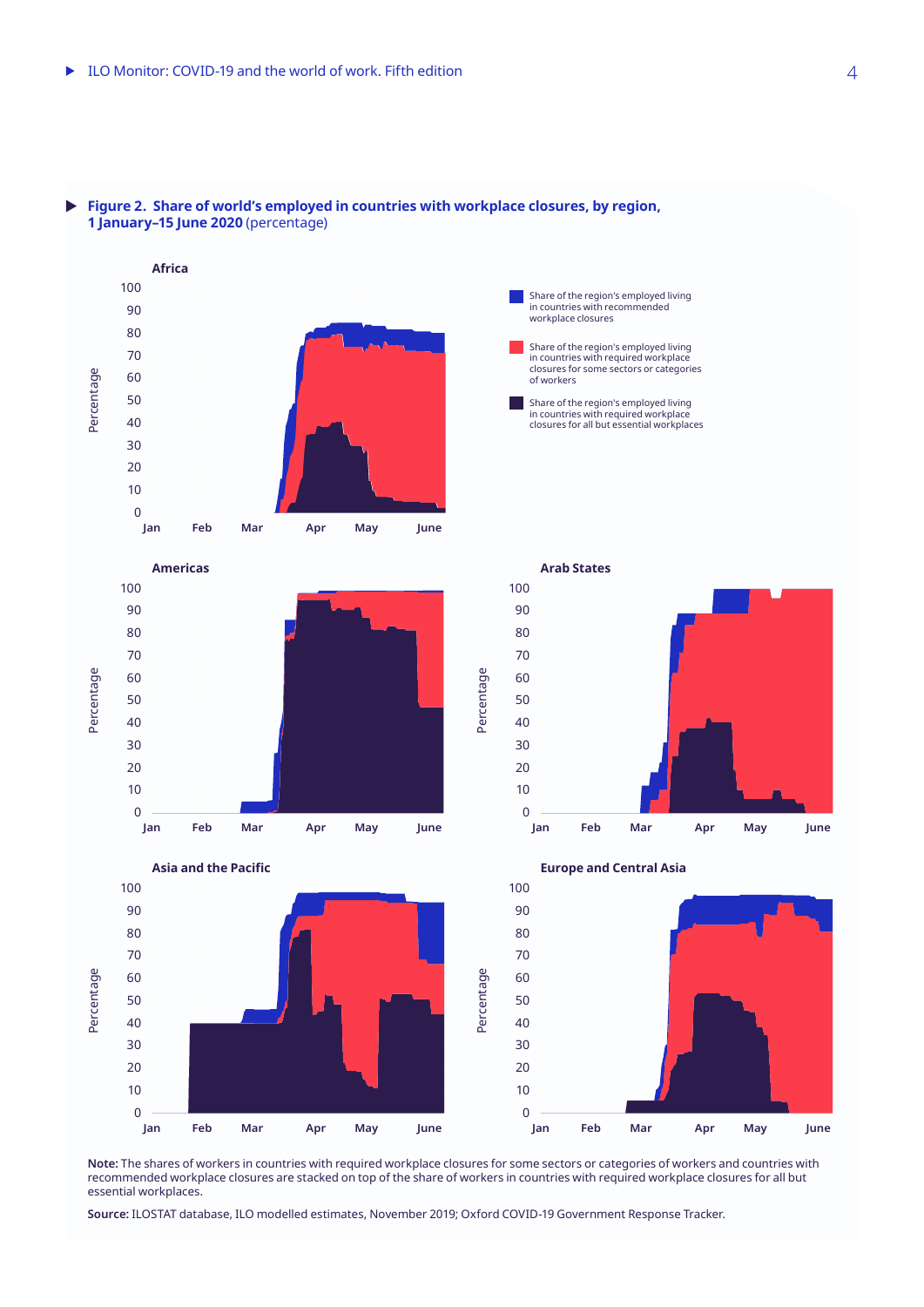#### **Figure 3. Working-hour losses, world and by income group, first and second quarters of 2020** (percentage)



**Source:** ILO nowcasting model (see Technical Annex 1).

specifically, the Eastern Asia subregion experienced a decline in working hours of 11.6 per cent, or 95 million full-time equivalent (FTE) jobs, in the first quarter.

However, as the pandemic began to spread globally, significant losses in working hours were observed in other regions. **Europe and Central Asia** experienced a reduction in hours in the first quarter of 2020 of 3.4 per cent, or 11 million FTE jobs, with the largest losses occurring in Southern Europe (5.3 per cent) and Western Europe (4 per cent). Some 11 million FTE jobs were lost in the **Americas** during the first quarter of the year, with the biggest impact felt in South America, where working hours declined by 4.8 per cent relative to the fourth quarter of 2019. In **Africa**, the workinghour losses in the first quarter of 2020 are estimated at 2.4 per cent, or 9 million FTE jobs.

## **Second quarter of 2020**

Drawing on new data that suggest a larger impact than expected, particularly in developing regions, **the ILO has substantially revised upwards its estimate of global working-hour loss** in the second quarter of 2020, compared with previous estimates. The latest estimates presented in this edition of the *ILO Monitor* reveal a decline in global working hours of **14 per cent in the second quarter of 2020 (up from the previous estimate of 10.7 per cent), which is equivalent to 400 million full-time jobs**. Lower-middle-income countries are the hardest hit, experiencing a decline of 16.1 per cent.

The **Americas** is estimated to have suffered a reduction in working hours of 18.3 per cent, or 70 million FTE jobs, in the second quarter of 2020, compared with the previous estimate of 13.1 per cent. This is the highest working-hour loss among the major geographical regions and the largest upward revision since the fourth edition of the *ILO Monitor*. Within this region – and among all regions and subregions of the world – South America has the highest estimated working-hour loss in the second quarter, at 20.6 per cent. Losses for Central America and for Northern America are estimated at 19.2 and 15.3 per cent, respectively.

The hours worked in **Europe and Central Asia** are estimated to have declined by 13.9 per cent, or 45 million FTE jobs, in the second quarter, up from the estimate of 12.9 per cent presented in the previous edition of the *ILO Monitor*. The largest loss in this region is estimated to have occurred in Southern Europe (18.0 per cent), followed by Northern Europe (15.3 per cent), Western Europe (14.3 per cent), Central and Western Asia (13.6 per cent) and Eastern Europe (11.6 per cent).

In **Asia and the Pacific**, the total working-hour loss for the second quarter of 2020 is estimated at 13.5 per cent, or 235 million FTE jobs, up from the previous estimate of 10 per cent. Among the subregions, the greatest reduction in working hours is estimated to have occurred in Southern Asia (with a decline of 17.9 per cent in the second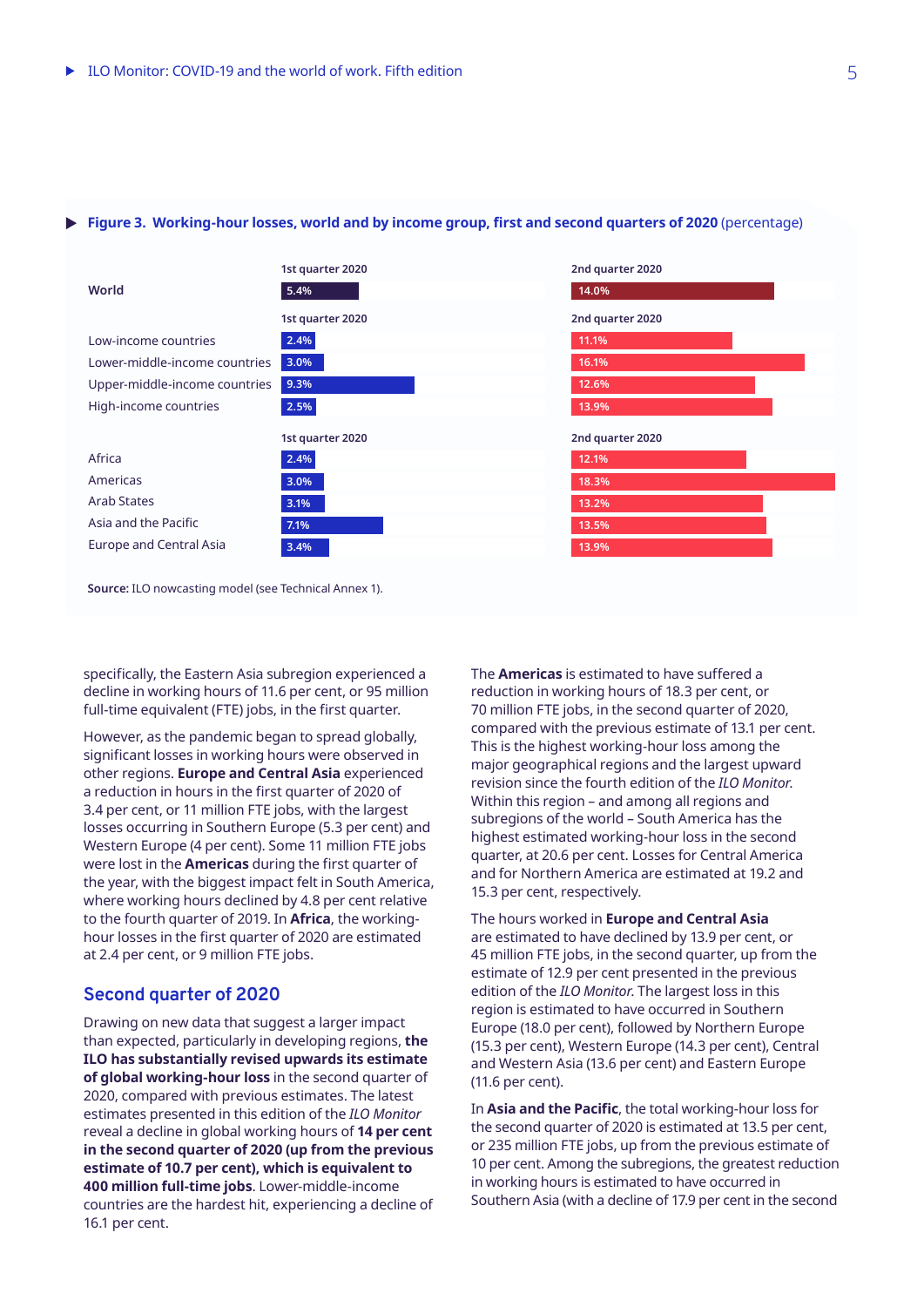### **Table 1. Working-hour losses, world and by region and subregion, first and second quarters of 2020** (full-time equivalent jobs and percentage)

|                                          | 2020 Q1                                                                           |                                                                                   |                                 | 2020 Q2                                                                           |                                                                                   |                                 |  |
|------------------------------------------|-----------------------------------------------------------------------------------|-----------------------------------------------------------------------------------|---------------------------------|-----------------------------------------------------------------------------------|-----------------------------------------------------------------------------------|---------------------------------|--|
| <b>Reference area</b>                    | <b>Equivalent</b><br>number of<br>full-time jobs<br>(40 hours/week)<br>(millions) | <b>Equivalent</b><br>number of<br>full-time jobs<br>(48 hours/week)<br>(millions) | Percentage<br>hours lost<br>(%) | <b>Equivalent</b><br>number of<br>full-time jobs<br>(40 hours/week)<br>(millions) | <b>Equivalent</b><br>number of<br>full-time jobs<br>(48 hours/week)<br>(millions) | Percentage<br>hours lost<br>(%) |  |
| World                                    | 185                                                                               | 155                                                                               | 5.4                             | 480                                                                               | 400                                                                               | 14.0                            |  |
| <b>Africa</b>                            | 11                                                                                | 9                                                                                 | 2.4                             | 55                                                                                | 45                                                                                | 12.1                            |  |
| Northern Africa                          | $\overline{2}$                                                                    | $\overline{2}$                                                                    | 2.5                             | 11                                                                                | 9                                                                                 | 15.5                            |  |
| Sub-Saharan Africa                       | 9                                                                                 | $\overline{7}$                                                                    | 2.4                             | 43                                                                                | 35                                                                                | 11.4                            |  |
| <b>Central Africa</b>                    | $\mathbf{1}$                                                                      | $\mathbf{1}$                                                                      | 2.3                             | $\overline{7}$                                                                    | 6                                                                                 | 11.9                            |  |
| Eastern Africa                           | 4                                                                                 | 3                                                                                 | 2.4                             | 18                                                                                | 15                                                                                | 10.9                            |  |
| Southern Africa                          | $\mathbf 0$                                                                       | $\mathsf{O}\xspace$                                                               | 1.6                             | 3                                                                                 | $\overline{2}$                                                                    | 12.2                            |  |
| <b>Western Africa</b>                    | 3                                                                                 | 3                                                                                 | 2.5                             | 15                                                                                | 13                                                                                | 11.6                            |  |
| <b>Americas</b>                          | 13                                                                                | 11                                                                                | 3.0                             | 80                                                                                | 70                                                                                | 18.3                            |  |
| Latin America and the Caribbean          | 10                                                                                | 9                                                                                 | 3.6                             | 55                                                                                | 47                                                                                | 20.0                            |  |
| <b>Central America</b>                   | 1                                                                                 | $\mathbf{1}$                                                                      | 1.1                             | 16                                                                                | 13                                                                                | 19.2                            |  |
| South America                            | 9                                                                                 | $\overline{7}$                                                                    | 4.8                             | 38                                                                                | 32                                                                                | 20.6                            |  |
| Northern America                         | 3                                                                                 | $\overline{2}$                                                                    | 1.8                             | 25                                                                                | 21                                                                                | 15.3                            |  |
| <b>Arab States</b>                       | $\overline{2}$                                                                    | $\overline{2}$                                                                    | 3.1                             | 10                                                                                | 8                                                                                 | 13.2                            |  |
| <b>Asia and the Pacific</b>              | 150                                                                               | 125                                                                               | 7.1                             | 280                                                                               | 235                                                                               | 13.5                            |  |
| Eastern Asia                             | 115                                                                               | 95                                                                                | 11.6                            | 100                                                                               | 85                                                                                | 10.4                            |  |
| South-Eastern Asia and the Pacific       | $\overline{7}$                                                                    | 6                                                                                 | 2.1                             | 44                                                                                | 37                                                                                | 12.6                            |  |
| South-Eastern Asia                       | $\overline{7}$                                                                    | 6                                                                                 | 2.1                             | 42                                                                                | 35                                                                                | 12.7                            |  |
| Southern Asia                            | 26                                                                                | 21                                                                                | 3.4                             | 135                                                                               | 110                                                                               | 17.9                            |  |
| <b>Europe and Central Asia</b>           | 13                                                                                | 11                                                                                | 3.4                             | 55                                                                                | 45                                                                                | 13.9                            |  |
| Northern, Southern<br>and Western Europe | $\bf 8$                                                                           | 6                                                                                 | 4.2                             | 29                                                                                | 24                                                                                | 15.7                            |  |
| Northern Europe                          | $\mathbf{1}$                                                                      | $\mathbf{1}$                                                                      | 3.1                             | $\overline{7}$                                                                    | $6\,$                                                                             | 15.3                            |  |
| Southern Europe                          | 3                                                                                 | $\overline{3}$                                                                    | 5.3                             | 10                                                                                | $\overline{9}$                                                                    | 18.0                            |  |
| <b>Western Europe</b>                    | 3                                                                                 | 3                                                                                 | 4.0                             | 12                                                                                | 10                                                                                | 14.3                            |  |
| <b>Eastern Europe</b>                    | 3                                                                                 | 3                                                                                 | 2.6                             | 15                                                                                | 12                                                                                | 11.6                            |  |
| Central and Western Asia                 | $\overline{2}$                                                                    | $\overline{2}$                                                                    | 2.7                             | 10                                                                                | $\,8\,$                                                                           | 13.6                            |  |

**Note:** Values of full-time equivalent (FTE) jobs lost above 50 million are rounded to the nearest 5 million; values below that threshold are rounded to the nearest million. The equivalent losses in full-time jobs are presented to illustrate the magnitude of the estimates of hours lost. The FTE values are calculated on the assumption that reductions in working hours were borne exclusively and exhaustively by a subset of full-time workers, and that the rest of workers did not experience any reduction in hours worked. The figures in this table should not be interpreted as numbers of jobs actually lost or as actual increases in unemployment.

**Source:** ILO nowcasting model, see Technical Annex 1.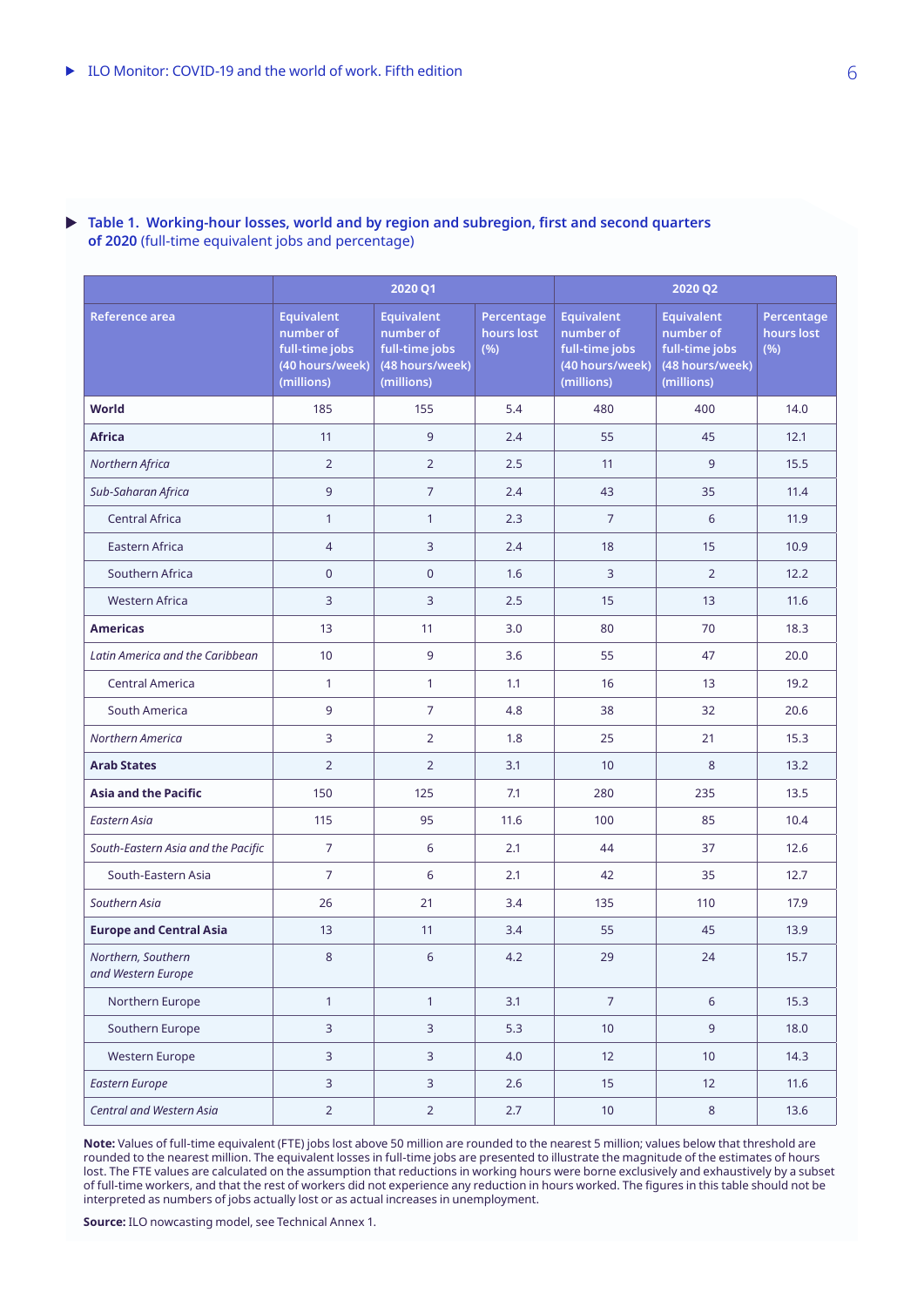quarter),<sup>5</sup> followed by South-Eastern Asia and the Pacific (12.6 per cent) and Eastern Asia (10.4 per cent).

Working hours in the second quarter of 2020 are estimated to have declined by 13.2 per cent, or 8 million FTE jobs, in the **Arab States**, an upward revision of 2.9 percentage points from the estimates presented in the previous edition of the *ILO Monitor*.

In **Africa**, the total working-hour loss in the second quarter of the year is estimated at 12.1 per cent, or 45 million FTE jobs, up from the previous estimate of 9.5 per cent. In terms of subregions, $^6$  estimates for working-hour losses in the second quarter of 2020 indicate that Northern Africa experienced the sharpest decline (15.5 per cent), followed by Southern Africa (12.2 per cent), Central Africa (11.9 per cent), Western Africa (11.6 per cent) and Eastern Africa (10.9 per cent).

## **3. A closer look at working-hour losses**

Working-hour losses, as estimated using the ILO nowcasting model (see Technical Annex 1), are an aggregate indicator of the labour market impact of the COVID-19 crisis. The factors driving these losses **depend on country-specific labour market outcomes during the pandemic, which have, in turn, policy implications for the recovery process**. To identify the key mechanisms behind the impact of the crisis, working-hour losses may be decomposed into four components:

- 1. Shorter hours: a drop in average weekly hours worked compared to the pre-crisis situation;
- 2. Being employed but not working: workers remain attached to their existing jobs but do not engage in any work at all. They are employed but not at work or temporarily absent from work (e.g. furloughed workers and workers on sick leave).
- 3. Unemployment: being available for and seeking employment;
- 4. Inactivity: withdrawal from the labour force.<sup>7</sup>

**Considerable differences in the composition of working-hour losses exist between countries** (see

Technical Annex 3 for more details on the data and methodology). $8$  As figure 4 shows, the loss in working hours occurred in different ways – at least in the initial stages of the COVID-19 crisis – mainly as a result of the labour market institutions in place and the political decisions made. For example, in the Republic of Korea and the United Kingdom of Great Britain and Northern Ireland, working-hour losses were overwhelmingly caused by shorter hours and by people being employed but not working. These two types of arrangement preserve the attachment of workers to their current jobs, thereby reducing the risk of a disruption to their labour market trajectories in the medium term. In both countries, the contribution of unemployment to the reduction in working hours was very small, though inactivity rose significantly in the Republic of Korea. As for Peru and Mexico, where strict containment measures were introduced, changes in unemployment were also small. In Mexico, the contribution of shorter hours and of people being employed but not working stands at roughly half of the hours lost, while the other half is due to inactivity; unemployment plays a modest role. In Peru, roughly 90 per cent of the fall in hours was driven by job loss leading to inactivity, with no contribution by unemployment. Canada experienced substantial job losses, leading to an increase in both unemployment and inactivity. Finally, in the United States of America, job losses accounted for roughly two thirds of the decline in working hours,<sup>9</sup> with unemployment responsible for almost half of that decline.

**The decomposition of working-hour losses shows that a narrow focus on unemployment does not allow one to gauge the full impact of the COVID-19 crisis on the labour market**. In addition, the difference between inactivity and unemployment has been blurred by the crisis, since searching for a job and being available to take on a new job – both criteria that must be met to qualify as unemployed – are often prevented by lockdown measures, causing many "unemployed" to be considered as "inactive".<sup>10</sup>

- 7 The difference between unemployment and inactivity as defined in the current analysis is based on the actions taken by individuals as described in their responses to a labour force or similar household survey (with availability to work and searching for a job being the two criteria used to classify someone as "unemployed"). Critically, this status does not reflect whether someone is eligible for unemployment insurance, COVID-19 relief or other social protection measures.
- 8 The decomposition presented here is based on data from April 2020, which has been selected as the period of reference for six countries for which suitable information is available. The exception is the United Kingdom, for which data from the last week of March are used because April data are not yet available.
- 9 See note 2 to figure 4. The values for the two job loss categories presented for the United States can be considered as a lower-bound estimate of the actual effect.
- 10 With regard to the different labour market implications of the two concepts, it would be correct to say that the inactive population is less attached to the labour market than the unemployed population.

<sup>5</sup> The availability of data for this subregion is limited: the above estimate is therefore subject to a higher level of uncertainty than those for other subregions.

<sup>6</sup> The availability of data for Africa is limited: the estimates for the region as a whole and for its subregions are therefore subject to a higher level of uncertainty than those for other regions.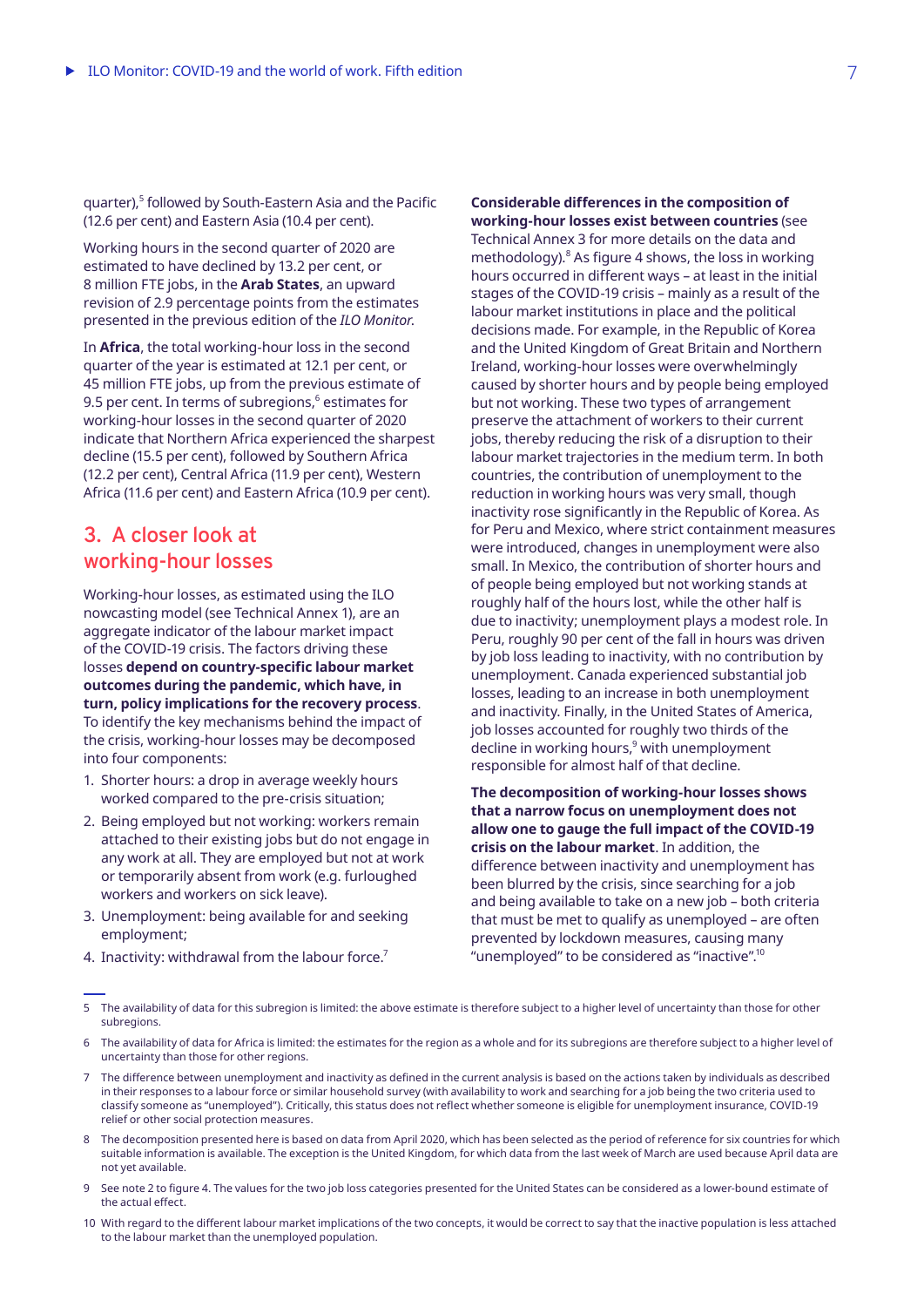

#### **Figure 4. Decomposition of working-hour losses, selected countries, March–April 2020** (percentage)

**Notes:** (1) The data for Peru refer only to Lima and its metropolitan area. (2) The US Bureau of Labour Statistics (BLS) has suggested in guidance documents\* for April and May 2020 that the usual labour force survey algorithm is likely to understate the number of persons in unemployment (by classifying them in the group "employed but not working"). For the current analysis, we take the employment/unemployment definition of the BLS; hence, the likely underestimation also affects the results for the United States presented above. Regardless of labour market status, the social impact of the COVID-19 crisis on those identified by the BLS survey as belonging to the "employed but not working" group is likely to be substantial: two thirds of those workers report not being paid during their absence from work.

\* BLS, ["Frequently Asked Questions: The Impact of the Coronavirus \(COVID-19\) Pandemic on the Employment Situation](https://www.bls.gov/cps/employment-situation-covid19-faq-april-2020.pdf)  [for April 2020"](https://www.bls.gov/cps/employment-situation-covid19-faq-april-2020.pdf), 8 May 2020; BLS, ["Frequently Asked Questions: The Impact of the Coronavirus \(COVID-19\) Pandemic on the](https://www.bls.gov/cps/employment-situation-covid19-faq-may-2020.pdf)  [Employment Situation for May 2020",](https://www.bls.gov/cps/employment-situation-covid19-faq-may-2020.pdf) 5 June 2020.

## **4. Disproportionate impact on women: The COVID-19 crisis threatens to undo some of the recent gains in gender equality**

**The massive labour market disruptions caused by the pandemic affect all categories of workers, but some groups have been hit particularly hard**. Previous editions of the *ILO Monitor* have highlighted the impact of the crisis on informal workers and young workers. The latest labour force survey data reveal alarming trends that threaten to exacerbate existing disparities and eliminate the modest gains achieved in recent years in terms of gender equality in the labour market.<sup>11</sup>

**Despite some progress over previous decades, gender gaps were still considerable and persistent in labour markets around the world before the** 

**onset of the crisis**. Gender gaps in labour force participation rates narrowed slightly over recent decades, but the global gap was still estimated at 27 percentage points in 2019.<sup>12</sup> In low- and lowermiddle-income countries, where up to 90 per cent of the employed are informal, women typically have lower social protection coverage.<sup>13</sup> Among wage workers, gender pay gaps persist at around 20 per cent globally.14

**Against the backdrop of gender inequalities in the labour market, the crisis is disproportionately affecting women workers in four main ways.**

**First, a large proportion of women work in sectors severely affected by the crisis**. Globally, almost 510 million, or 40 per cent of all employed women, work in hard-hit sectors, including accommodation and food services; wholesale and retail trade; real estate, business and administrative activities; and manufacturing (figure 5).<sup>15</sup> This compares with a share

<sup>11</sup> See also ILO, *[The COVID-19 Response: Getting Gender Equality Right for a Better Future for Women at Work](https://www.ilo.org/wcmsp5/groups/public/---dgreports/---gender/documents/publication/wcms_744374.pdf)*, May 2020; and ILO, *A Gender-responsive Employment Recovery: Building Back Fairer*, forthcoming.

<sup>12</sup> ILO, *[World Employment and Social Outlook: Trends 2020](https://www.ilo.org/wcmsp5/groups/public/---dgreports/---dcomm/---publ/documents/publication/wcms_734455.pdf)* (Geneva, 2020), 20.

<sup>13</sup> ILO, *[COVID-19 Crisis and the Informal Economy: Immediate Responses and Policy Challenges](https://www.ilo.org/wcmsp5/groups/public/---ed_protect/---protrav/---travail/documents/briefingnote/wcms_743623.pdf)*, May 2020.

<sup>14</sup> ILO, *[Global Wage Report 2018/19: What Lies behind Gender Pay Gaps](https://www.ilo.org/wcmsp5/groups/public/---dgreports/---dcomm/---publ/documents/publication/wcms_650553.pdf)* (Geneva, 2018), 23.

<sup>15</sup> See ILO, *[ILO Monitor: COVID-19 and the World of Work – Second Edition](https://www.ilo.org/wcmsp5/groups/public/---dgreports/---dcomm/documents/briefingnote/wcms_740877.pdf)*, 7 April 2020.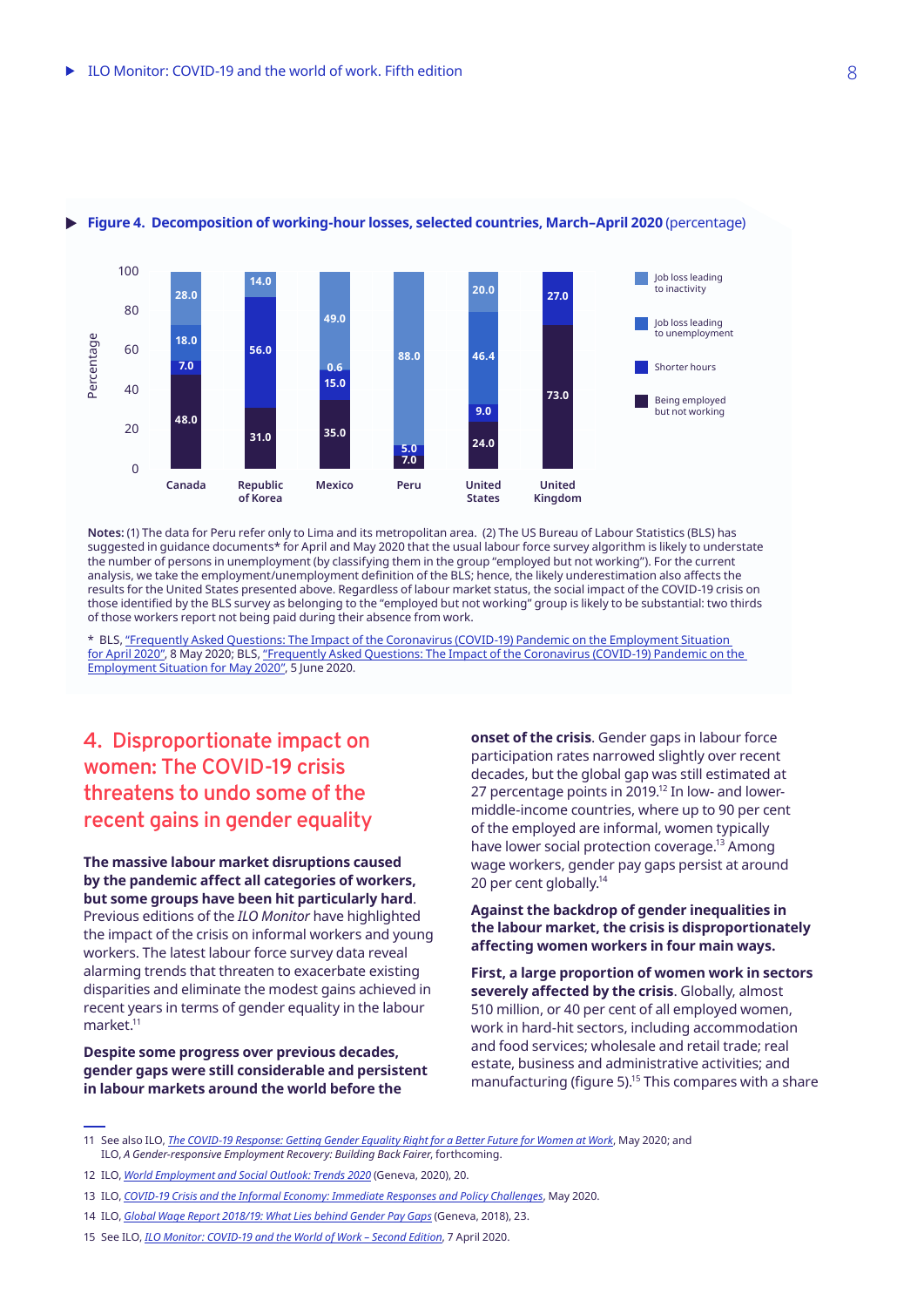#### **Figure 5. Share of women working in sectors hit hard by the COVID-19 crisis, world and by region and subregion** (percentage)



**Note:** Hard-hit sectors are accommodation and food services; wholesale and retail trade; real estate, business and administrative activities; and manufacturing. See ILO, *[ILO Monitor: COVID-19 and the World of Work – Third Edition](https://www.ilo.org/wcmsp5/groups/public/@dgreports/@dcomm/documents/briefingnote/wcms_743146.pdf)*, 29 April 2020.

**Source:** ILOSTAT database.

of 36.6 per cent of employed men. The proportion of women working in hard-hit sectors is particularly high in Central America (58.9 per cent), South-Eastern Asia (48.5 per cent), Southern Europe (45.8 per cent) and South America (45.5 per cent). In these subregions, the share of men working in hard-hit sectors is significantly lower (43.0 per cent in Central America, 33.2 per cent in South-Eastern Asia and 42.0 per cent in South America), apart from Southern Europe, where it is higher (49.1 per cent).

With regard to certain **female-dominated sectors**, women account for 61 per cent of employment in arts and entertainment and other service workers,<sup>16</sup> and

for 54 per cent of employment in accommodation and food services, while they are over-represented in the wholesale and retail trade sector (42.1 per cent of those employed in the sector, compared with 38.7 per cent of total workers). Beyond services, in some labour-intensive segments of manufacturing, such as garments, women are vulnerable to job losses as a consequence of disruption to supply chains and falling consumer demand.<sup>17</sup> The gender gap in the proportion of informal workers in hard-hit sectors is far greater, with 42 per cent of women working informally in these sectors at the onset of the crisis, compared with 32 per cent of men.<sup>18</sup>

<sup>16</sup> This share covers women working in arts and entertainment, domestic work (households as employers) and other service workers (sections R, S, T and U of the International Standard Industrial Classification of All Economic Activities (ISIC), Revision 4).

<sup>17</sup> See e.g. ILO, *[Recommendations for Garment Manufacturers on How to Address the COVID-19 Pandemic](https://www.ilo.org/wcmsp5/groups/public/---asia/---ro-bangkok/documents/briefingnote/wcms_741642.pdf)*, 15 April 2020.

<sup>18</sup> ILO, *[ILO Monitor: COVID-19 and the World of Work – Third Edition](https://www.ilo.org/wcmsp5/groups/public/@dgreports/@dcomm/documents/briefingnote/wcms_743146.pdf)*, 29 April 2020.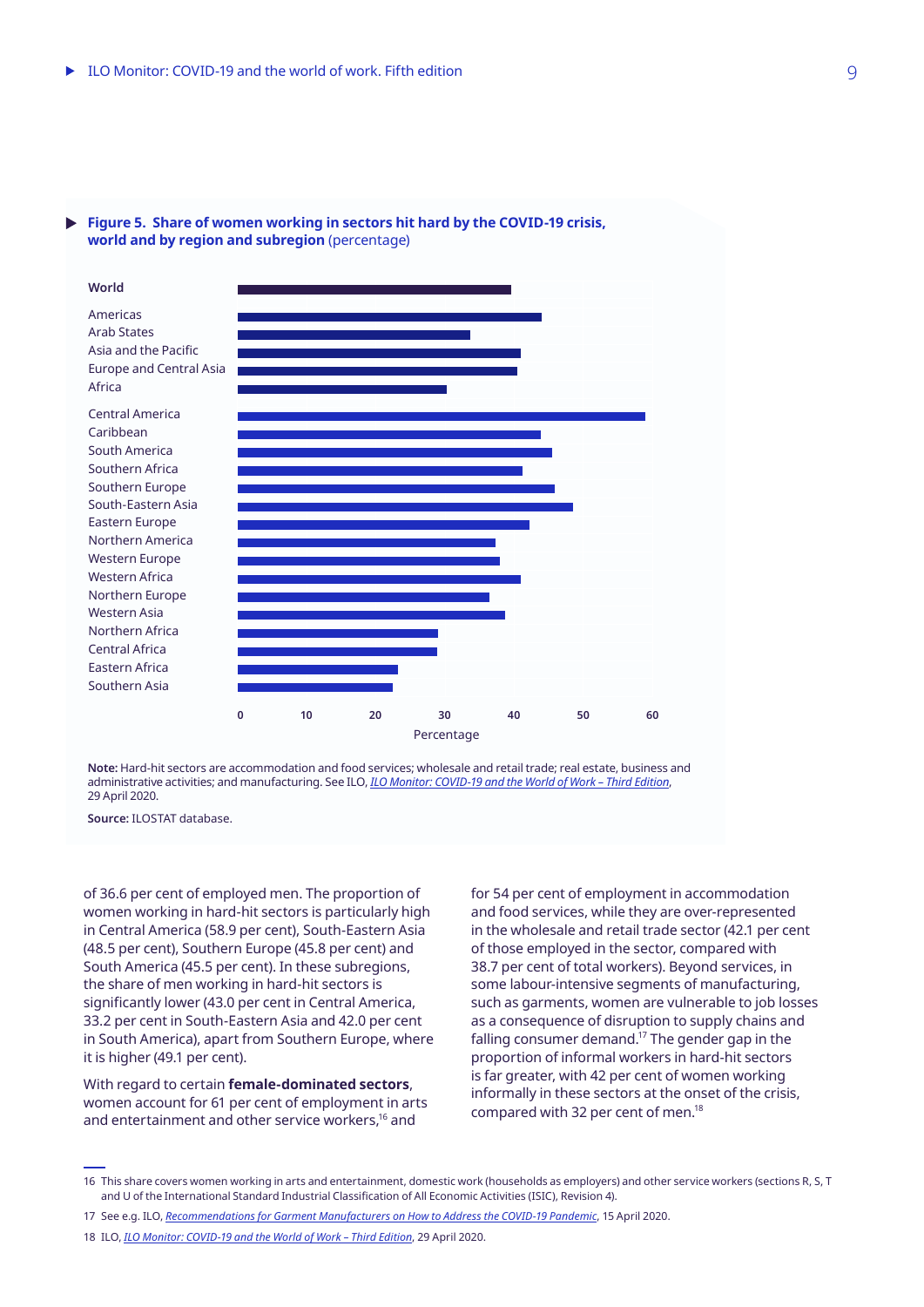**Secondly, women in domestic work have been highly vulnerable to containment measures**. According to ILO estimates, as at 4 June, 55 million or 72.3 per cent of domestic workers around the world were at significant risk of losing their jobs and incomes as a result of the lockdown and the lack of effective social security coverage.<sup>19</sup> The vast majority – around 37 million – of these at-risk domestic workers are women. In all of the regions, women make up the largest proportion of domestic workers at risk, ranging from 58.2 per cent in Asia and the Pacific and 69.7 per cent in Africa, to 86.0 per cent in Europe and Central Asia and 88.5 per cent in the Americas.<sup>20</sup> Furthermore, domestic workers are often migrants, which exacerbates their vulnerability because of the general lack of social protection in destination countries, and also because they are unable to return to their home countries owing to lockdown measures and travel bans.

**Thirdly, the overwhelming majority of workers in the health and social work sector are women**. Globally, women represent more than 70 per cent of those employed in health and social work; in some developed regions, they account for almost 80 per cent of the health workforce. However, women in this sector tend to be engaged in lower-skilled and lower-paid jobs, which are associated with wider gender pay gaps (26 per cent in high-income countries and 29 per cent in upper-middle-income countries). $21$  Health workers, in particular those dealing with COVID-19 patients, are often subject to arduous (and sometimes dangerous) working conditions. Long working hours in intensive care units, a lack of personal protective equipment and other resources, understaffing and intense emotional stress expose health workers to higher risks of infection and transmission, especially in low- and middle-income countries.<sup>22</sup>

**Fourthly, during the crisis, the unequal distribution of increased care demands affects women disproportionately**. In normal times, women provide around three quarters of all unpaid care work. The

amount of time dedicated by women to unpaid care work increases with the presence of children in the household.<sup>23</sup> The closures of early childhood education centres, care services and schools, along with the unavailability of older relatives to provide support, have exacerbated care demands during the crisis. The situation for single parents, 78.4 per cent of whom around the world are women, $24$  can be even more difficult, especially if they have to juggle continuing to work (on-site or remotely) and caring for children on their own. In a recent European online survey, 10.6 per cent of female respondents (aged 35 to 49) reported that, during the crisis, family responsibilities prevented them (always or most of the time) from devoting the required time to their jobs, compared with 6.7 per cent of male respondents.<sup>25</sup> In addition to the care dimension, the ILO has also highlighted the risk of increased domestic violence during the crisis, particularly because of confinement measures.<sup>26</sup>

#### **The latest labour force survey data confirm a deteriorating employment situation for women**.

In countries for which data for April and May 2020 are available, the year-on-year decline in employment has been significantly higher for women than for men (figure 6). For example, in Canada, Colombia and the United States, women's employment fell by more than 16 per cent from April 2019 to April 2020. The decline continued in May.<sup>27</sup>

**These disproportionate impacts on women could undo some of the gains in gender equality in the labour market and exacerbate disparities**. Previous crises have shown that when women lose their jobs, their engagement in unpaid care work increases, and that when jobs are scarce, women are often denied job opportunities available to men.<sup>28</sup> The bigger their losses in employment during the lockdown phase and the greater the scarcity of jobs in the aftermath of the COVID-19 crisis, the harder it will be for women's employment to recover. This crisis therefore threatens to nullify women's gains in the labour market along with the positive (albeit slow) changes in the distribution of unpaid care work.

19 ILO, *[Impact of the COVID-19 Crisis on Loss of Jobs and Hours among Domestic Workers](https://www.ilo.org/wcmsp5/groups/public/---ed_protect/---protrav/---travail/documents/publication/wcms_747961.pdf)*, 15 June 2020.

- 20 There are not enough data to provide an estimate for the Arab States.
- 21 ILO, *[COVID-19 and the Health Sector](https://www.ilo.org/wcmsp5/groups/public/---ed_dialogue/---sector/documents/briefingnote/wcms_741655.pdf)*, 11 April 2020.
- 22 ILO, *The COVID-19 Response: Getting Gender Equality Right for a Better Future for Women at Work*, May 2020.
- 23 ILO, *[Care Work and Care Jobs for the Future of Decent Work](https://www.ilo.org/wcmsp5/groups/public/---dgreports/---dcomm/---publ/documents/publication/wcms_633135.pdf)* (Geneva, 2018), 65.
- 24 ILO, *[Care Work and Care Jobs for the Future of Decent Work](https://www.ilo.org/wcmsp5/groups/public/---dgreports/---dcomm/---publ/documents/publication/wcms_633135.pdf)* (Geneva, 2018), 19.
- 25 Figures based on respondents from the EU-27. See Eurofound, ["Living, Working and COVID-19"](https://www.eurofound.europa.eu/data/covid-19), e-survey launched on 9 April 2020.
- 26 See ILO, *[ILO Violence and Harassment Convention, 2019 \(No. 190\): 12 Ways It Can Support the COVID-19 Response and Recovery](https://www.ilo.org/wcmsp5/groups/public/---dgreports/---gender/documents/publication/wcms_744782.pdf)*, May 2020.
- 27 Drawing on survey data collected online, the authors of a recent study found that women in the United Kingdom and the United States had a higher probability of job loss during the crisis than men. In contrast, there was no statistical difference by gender in Germany, where the impact of the crisis on the labour market has been much more muted. See Abigail Adams-Prassl et al., "Inequality in the Impact of the Coronavirus Shock: [Evidence from Real Time Surveys"](https://poseidon01.ssrn.com/delivery.php?ID=579098091025087126122086000083118126025046084059055038121108026048113044025107126070080089126085045041099120121031093094002008069028095117065080021073107111091066104110125097064031&EXT=pdf), IZA Discussion Paper No. 13183, April 2020.
- 28 UNCTAD, "The Gender Dynamics of Inclusion and Exclusion: A Macro Perspective on Employment", in UNCTAD, *[Trade and Development Report 2017:](https://unctad.org/en/PublicationsLibrary/tdr2017_en.pdf)  [Beyond Austerity – Towards a Global New Deal](https://unctad.org/en/PublicationsLibrary/tdr2017_en.pdf)* (New York and Geneva, 2017), 67–92.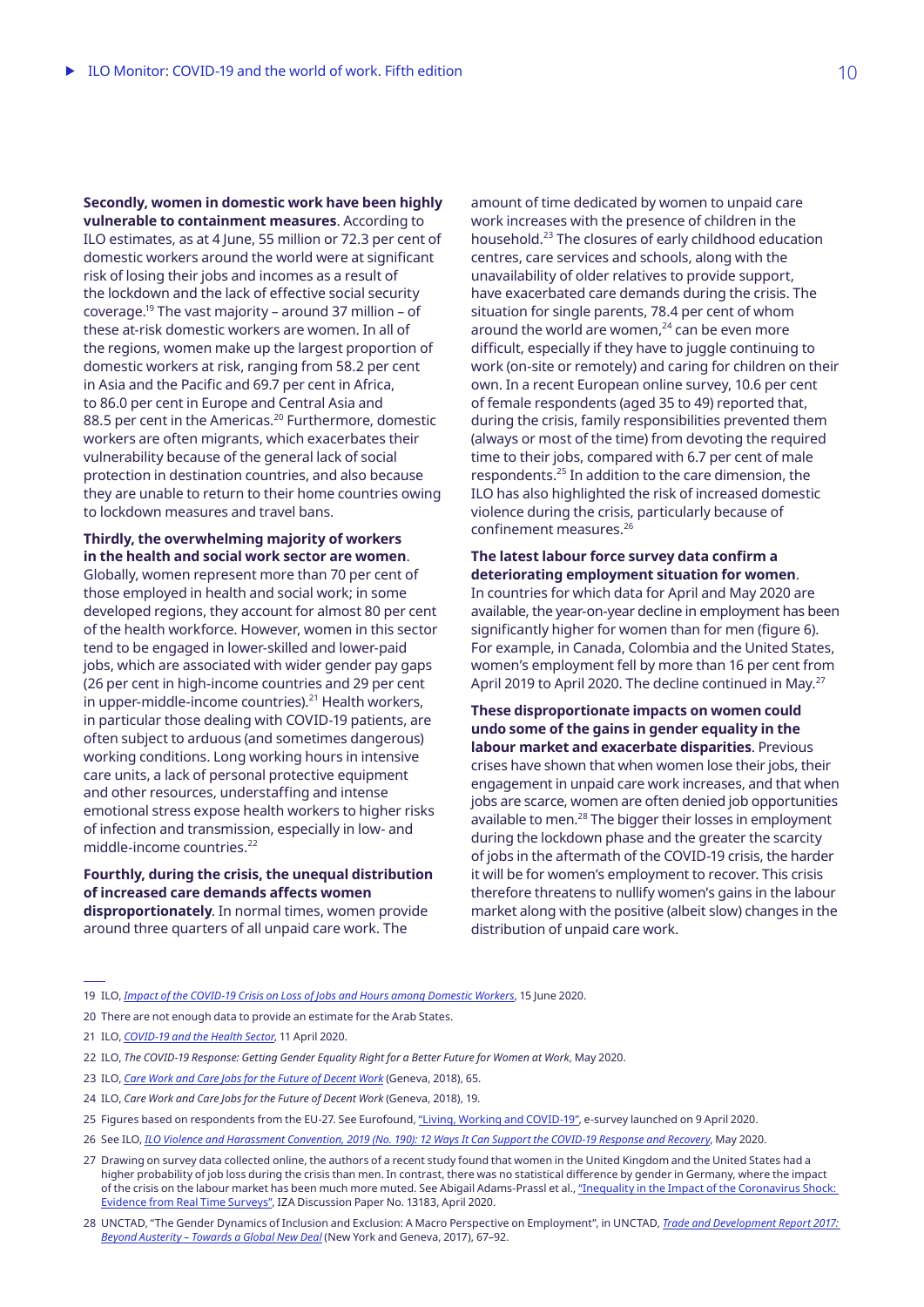

#### **Figure 6. Change in employment for women and men (aged 15+), selected countries,** Þ **year-on-year changes from April 2019 to April 2020 and from May 2019 to May 2020** (percentage)

# <sup>X</sup> **Part II. Looking ahead: Outlook and policy challenges**

## **1. Outlook for the second half of 2020: The recovery will be uncertain and incomplete**

**The pandemic has caused turmoil in the labour market, with massive job and income losses in the first half of 2020**. Projecting labour market outcomes for the second half of the year is a difficult task because of the lack of historical precedents that might give an indication of how quickly labour markets can recover from such a crisis. However, it is still essential to consider different potential recovery paths. To that end, the ILO has developed a model that forecasts the number of hours worked for the second half of 2020, building on the "nowcasts" of hours worked during the first half of the year (see Technical Annex 4 for further details).

#### **Three scenarios are considered: (a) baseline; (b) optimistic; and (c) pessimistic.**

*Baseline scenario:* This scenario uses the latest projections of gross domestic product (GDP)

growth provided by the Organisation for Economic Co‑operation and Development (OECD) in the OECD Economic Outlook for June 2020<sup>29</sup> and by the Economist Intelligence Unit, both of which predict a significant rebound in economic activity in the second half of the year, though in 2020 as a whole there will be a significant shortfall in economic output compared with the pre-crisis period. The OECD projections assume that workplace restrictions are lifted and that consumption and investment recover to an appreciable extent.

- **EX Pessimistic scenario: The pandemic causes a second** wave of widespread workplace closures. GDP growth follows the second-wave scenario outlined in the *OECD Economic Outlook* for June 2020, which adjusts GDP growth downwards for the last quarter of the year.
- ▶ *Optimistic scenario:* Working hours respond faster to the output gap than the long-run trend (i.e. upper 5 per cent of the estimated distribution, instead of the mean of the distribution used in the baseline scenario).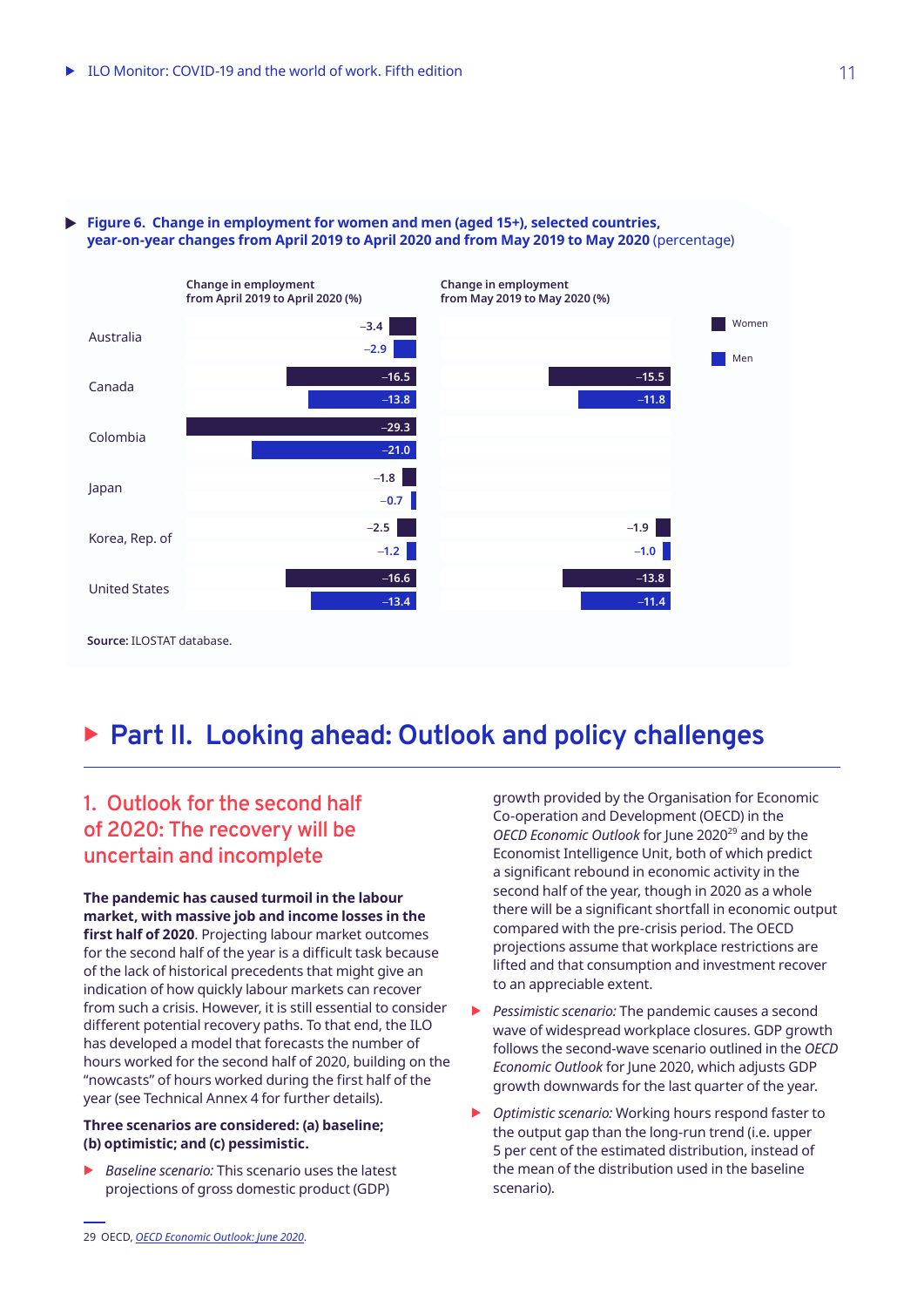



**Note:** See Technical Annex 4 for further details on the scenarios used to obtain these projections.

In the **baseline scenario**, the loss of global working hours (relative to the last pre‑crisis quarter, i.e. the fourth quarter of 2019) would decline from the peak in the second quarter of 2020 to **4.9 per cent in the fourth quarter, or 140 million FTE jobs** (assuming a 48-hour working week) (figure 7). This means that labour markets are likely to be far from fully recovered by the end of 2020.

In the **pessimistic scenario**, the situation in the second half of 2020 would remain almost as challenging as in the second quarter. Even if one assumes better-tailored policy responses – thanks to the lessons learned throughout the first half of the year – there would still be a **global working-hour loss of 11.9 per cent at the end of 2020, or 340 million FTE jobs**, relative to the fourth quarter of 2019.

The **optimistic scenario** would push the **workinghour loss down to 34 million FTE jobs by the end of the fourth quarter of 2020, a gap of 1.2 per cent**  relative to the fourth quarter of 2019.

**The ILO forecasts for the second half of 2020 show large variations between regions, as was the case with the nowcasts for the first half of the year**  (table 2). The recovery in hours worked is projected to be fastest in Africa, a region that historically has high employment rates because of its high informality rate.<sup>30</sup> The slowest recovery, in relative terms, would be in the Americas, where the total working-hour loss by the end of the fourth quarter of 2020 is projected to range from 3 to 16 per cent.

<sup>30</sup> Given the high informality in this region, the recovery does not imply a return to better-quality (i.e. formal) jobs, only a recovery in total employment.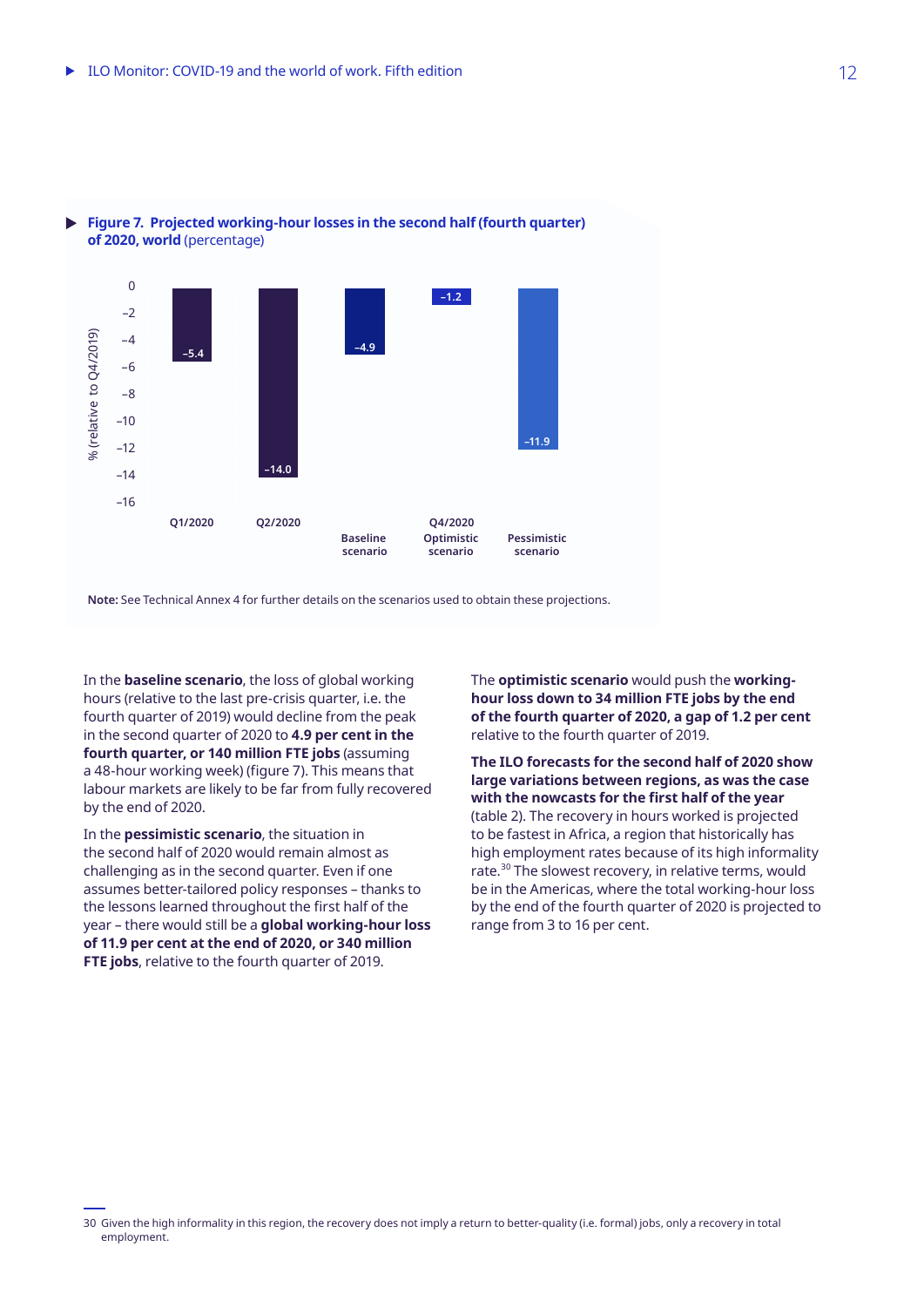|                                | Q2 2020              |                                                                     | <b>Baseline scenario</b> |                                                                     | <b>Pessimistic scenario</b> |                                                                     | <b>Optimistic scenario</b> |                                                                     |
|--------------------------------|----------------------|---------------------------------------------------------------------|--------------------------|---------------------------------------------------------------------|-----------------------------|---------------------------------------------------------------------|----------------------------|---------------------------------------------------------------------|
|                                | <b>Hours</b><br>lost | <b>Equivalent</b><br>number of<br>full-time jobs<br>(48 hours/week) | <b>Hours</b><br>lost     | <b>Equivalent</b><br>number of<br>full-time jobs<br>(48 hours/week) | <b>Hours</b><br>lost        | <b>Equivalent</b><br>number of<br>full-time jobs<br>(48 hours/week) | <b>Hours</b><br>lost       | <b>Equivalent</b><br>number of<br>full-time jobs<br>(48 hours/week) |
|                                | $\frac{0}{6}$        | millions                                                            | $\frac{9}{6}$            | millions                                                            | $\frac{0}{6}$               | millions                                                            | %                          | millions                                                            |
| World                          | 14.0                 | 400                                                                 | 4.9                      | 140                                                                 | 11.9                        | 340                                                                 | 1.2                        | 34                                                                  |
| Africa                         | 12.1                 | 45                                                                  | 3.5                      | 13                                                                  | 10.8                        | 40                                                                  | $-0.1$                     | $\mathbf{0}$                                                        |
| Americas                       | 18.3                 | 70                                                                  | 7.8                      | 29                                                                  | 15.6                        | 60                                                                  | 2.5                        | 9                                                                   |
| <b>Arab States</b>             | 13.2                 | 8                                                                   | 3.9                      | $\overline{2}$                                                      | 11.9                        | $\overline{7}$                                                      | $-0.1$                     | $\overline{0}$                                                      |
| Asia and the Pacific           | 13.5                 | 235                                                                 | 4.5                      | 80                                                                  | 11.5                        | 200                                                                 | 1.2                        | 21                                                                  |
| <b>Europe and Central Asia</b> | 13.9                 | 45                                                                  | 5.4                      | 18                                                                  | 10.6                        | 35                                                                  | 1.2                        | $\overline{4}$                                                      |

### **Table 2. Projected working-hour losses in the second half (fourth quarter) of 2020, by region** (percentage and full-time equivalent jobs)

**Notes:** (1) Negative values indicate a recovery to above pre-crisis levels. (2) See Technical Annex 4 for details of the various scenarios.

## **2. Policy responses**

Unprecedented labour market disruptions require timely and large-scale support for enterprises and workers around the world. The ILO's policy framework for tackling the COVID-19 crisis highlights the importance of responses under four pillars (figure 8).

## **Actions to date: Mobilizing resources for sustaining the economy and employment**

It is particularly important to mobilize resources and channel them effectively to deal with the far-reaching economic and social consequences of the pandemic and promote a job-rich recovery while ensuring that workers are protected in the workplace. Indeed, **many countries have swiftly introduced a wide range of policy measures, with a strong focus on the first and second pillars of the ILO policy framework**, that is, on stimulating the economy and employment and on supporting enterprises, jobs and incomes.

**Most countries have made significant, often unprecedented efforts through fiscal and monetary policy tools to deploy resources as fast as possible with a view to preventing an outright collapse of the economy and supporting income and jobs**. This has required both innovation and flexibility. In many countries, fiscal rules and legal

constraints to expansionary fiscal policy were waived in the light of the COVID-19 crisis, while central banks went well beyond their conventional role, using their balance sheets to intervene directly in the economy and buy large quantities of government and corporate bonds.

**By the end of May 2020, over 90 countries had introduced or announced fiscal measures totalling over US\$10 trillion**, while a similar number have cut interest rates following the outbreak.

**Fiscal measures in advanced economies, averaging 5 per cent of GDP in each case, account for 88 per cent of the global fiscal stimulus** (see figure 9). The specific policy mix varied across these countries, but a large part of the fiscal response took the form of deferrals and waivers of tax, social security contributions and other payments, along with the provision of grants, credit guarantees and wage subsidies to businesses (including small and mediumsized enterprises) – in some cases, these were conditional on employment retention. The bulk of discretionary spending in most advanced economies was used to expand existing social protection schemes for workers and vulnerable households (including unemployment benefits, sickness benefits and social assistance). Large-scale conventional and unconventional monetary policy measures were also introduced quickly to avert a liquidity crisis.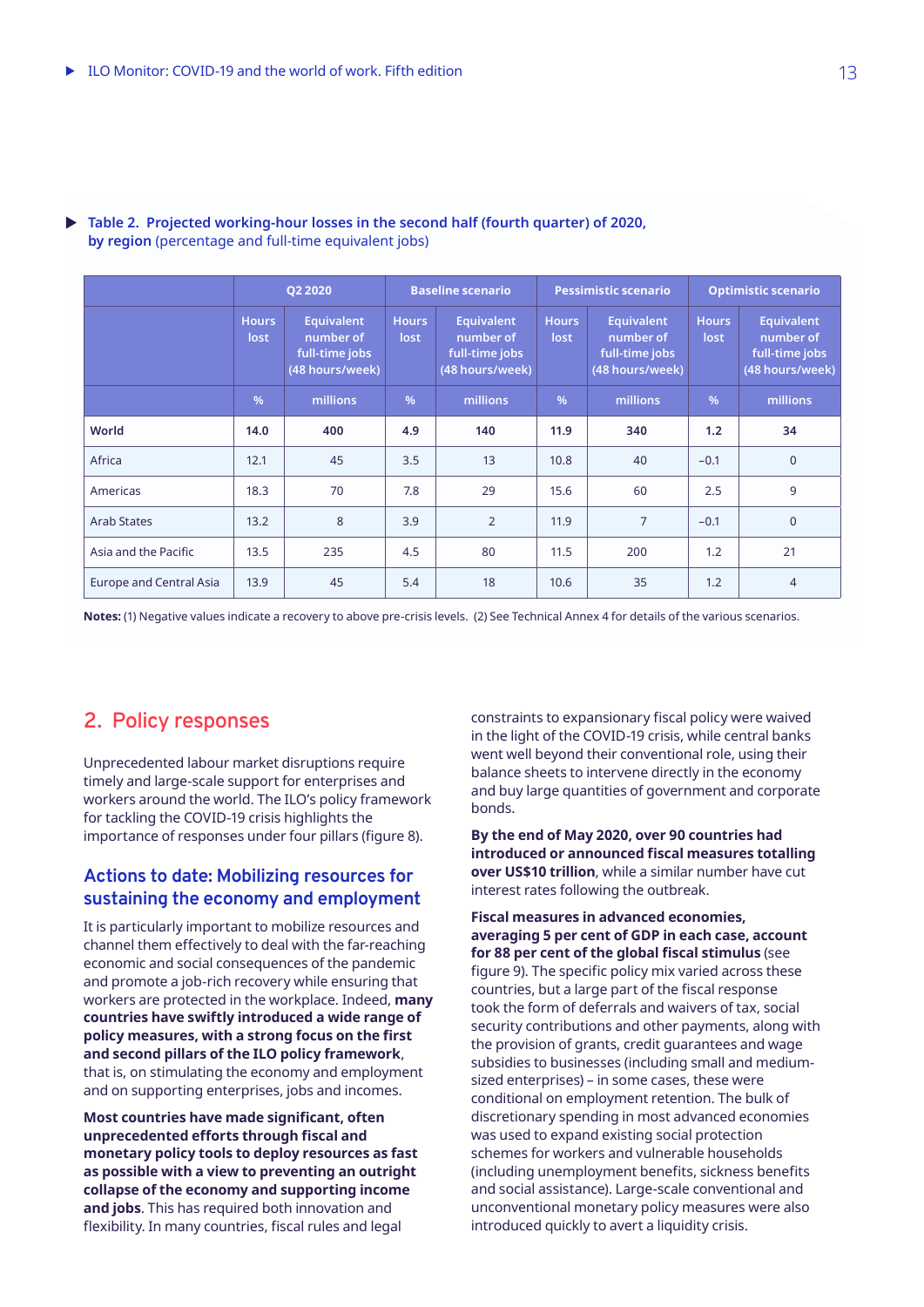| <b>Produce Co.</b> The policy mannewerk, Four Key philars in tacking the COVID-19 Grisis<br>on the basis of international labour standards |                           |
|--------------------------------------------------------------------------------------------------------------------------------------------|---------------------------|
| Pillar 1                                                                                                                                   | Pillar 21                 |
| <b>Stimulating the economy</b>                                                                                                             | Supporting enterprises, j |

**Figure 8. ILO policy framework: Four key pillars in tackling the COVID-19 crisis** 

 $\blacktriangleright$  Active fiscal policy

**and employment**

- Accommodative monetary policy
- $\blacktriangleright$  Lending and financial support to specific sectors, including the health sector

### **Supporting enterprises, jobs and incomes**

- $\blacktriangleright$  Extend social protection to all
- Implement employment retention measures
- $\blacktriangleright$  Provide financial/tax and other relief for enterprises

## **Pillar 3**

## **Protecting workers in the workplace**

- $\blacktriangleright$  Strengthen occupational safety and health measures
- $\blacktriangleright$  Adapt work arrangements (e.g. teleworking)
- $\blacktriangleright$  Prevent discrimination and exclusion
- $\blacktriangleright$  Provide health access for all
- Expand access to paid leave

## **Pillar 4**

### **Relying on social dialogue for solutions**

- $\blacktriangleright$  Strengthen the capacity and resilience of employers' and workers' organizations
- $\blacktriangleright$  Strengthen the capacity of governments
- $\blacktriangleright$  Strengthen social dialogue, collective bargaining and labour relations institutions and processes

#### **Figure 9. Global fiscal support, by income group and region, as at 8 June 2020** (percentage)



**Source:** ILO calculations based on the International Monetary Fund's COVID-19 policy tracker (available at: [https://www.imf.org/en/](https://www.imf.org/en/Topics/imf-and-covid19/Policy-Responses-to-COVID-19) [Topics/imf-and-covid19/Policy-Responses-to-COVID-19](https://www.imf.org/en/Topics/imf-and-covid19/Policy-Responses-to-COVID-19)) and the Bruegel dataset "The fiscal response to the economic fallout from the coronavirus" (available at: [https://www.bruegel.org/publications/datasets/covid-national-dataset/\)](https://www.bruegel.org/publications/datasets/covid-national-dataset/).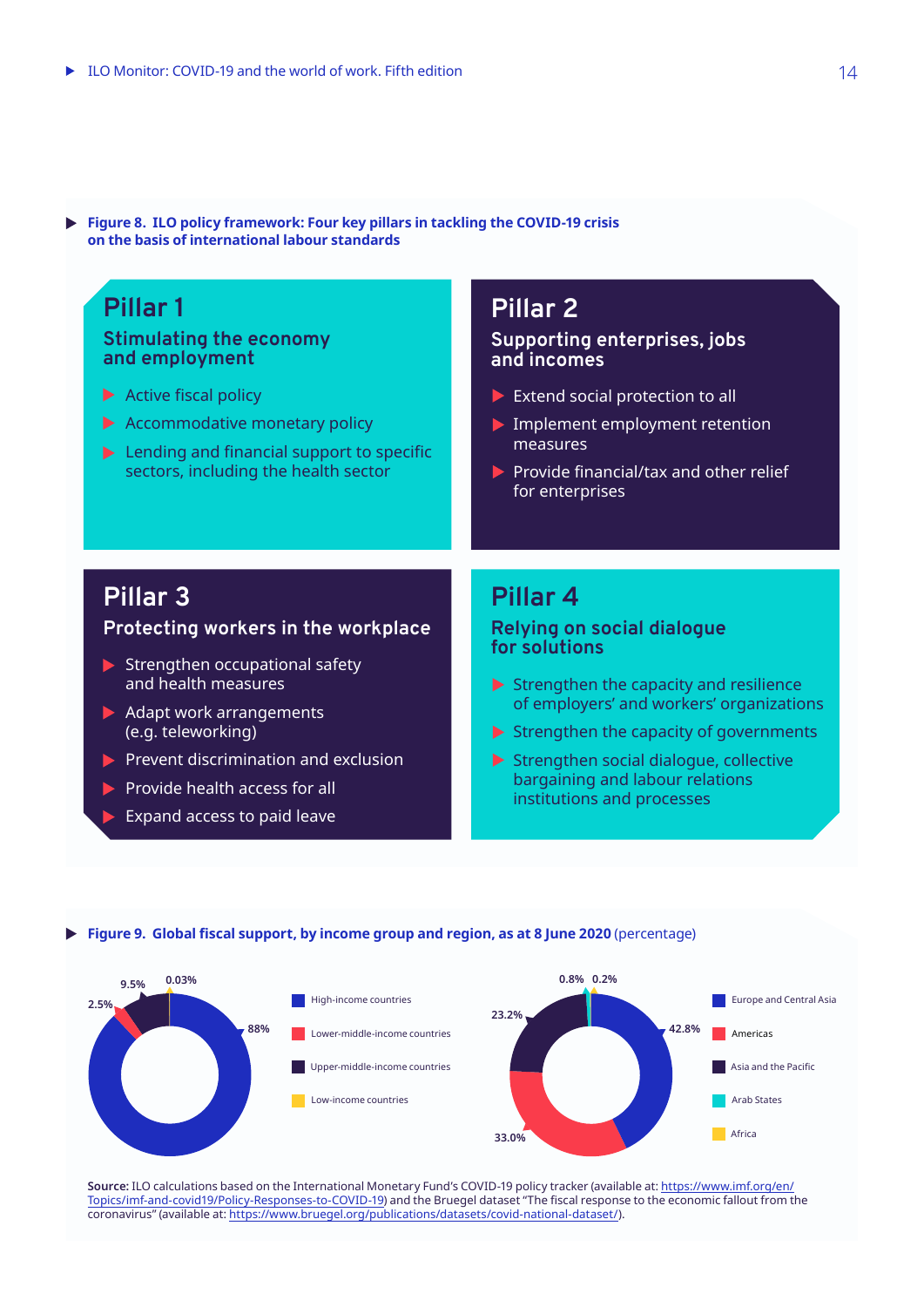**In emerging and developing economies**, policy responses were similarly rapid, but the fiscal packages were much smaller. On average, fiscal stimulus measures amounted to 2.3 per cent of GDP in these countries, which reflects their more constrained fiscal environment. $31$  On the whole, the measures they adopted account for just 2.5 per cent of the global fiscal stimulus (figure 9). Their rather limited resources tended to be used to support vulnerable businesses, fund payment deferrals and provide emergency relief for the most vulnerable groups through non-contributory cash transfers (mainly special allowances and grants), in-kind support and public works programmes. Despite these efforts, the limited coverage of unemployment benefits and other forms of social protection schemes have made it more challenging to effectively contain the damage in emerging and developing countries, particularly for workers and households relying on the informal economy.

**In many low-income countries, the situation is even more challenging because fiscal space is extremely limited**, as shown in figure 9. This fiscal capacity has been further eroded by a sharp decline in commodity prices, export earnings, remittances and foreign investment. Without large-scale international support, stimulating the economy and employment through fiscal measures will be beyond the reach of many of these countries.

As for **monetary measures**, many emerging and developing economies have the scope for reducing interest rates further, but additional efforts to find sustainable and effective ways of mobilizing resources are needed, given the limitations of monetary policy transmission in these countries.

The large scale of the interventions and the urgency of delivery posed a number of implementation challenges for countries in all regions and income groups.

**In general, delivery was smoother where it could rely on existing strong institutional mechanisms**, such as well-developed and well-resourced social protection systems, efficient tax administration, a well-capitalized banking sector and strong public investment banks. Some countries adapted existing systems in order to introduce innovations, including new work-sharing schemes, the extension of support to the self-employed and conditionality clauses for the disbursement of funds and guarantees.

**Many countries have been able to react quickly by mobilizing, expanding and adapting existing social protection mechanisms**. According to the "ILO Social Protection Monitor on COVID-19",<sup>32</sup> as at 16 June, a total of 200 countries and territories had announced 1,166 social protection measures in various policy areas, including measures for health and income protection, unemployment protection and job protection.

**Innovative approaches have helped to ensure timely and effective delivery in both advanced and developing countries**. For instance, digital technology and mobile phones were used extensively in many countries for the registration and payment of social protection benefits.<sup>33</sup> Some developing countries (e.g. Ghana and Nigeria) set up special relief mechanisms to channel international donor funds and remittances specifically to the most vulnerable population groups. The use of tax waivers and deferrals helped to get resources quickly to households and businesses. In addition, some countries and cities provided households with cash transfers in the form of digital consumption vouchers (to discourage their use for savings or debt repayments), or offered travel vouchers for use in local restaurants (e.g. Japan and the Republic of Korea).

### **Key challenges ahead**

Despite the extraordinary and often unprecedented measures introduced around the world, the damage done by the COVID-19 crisis to labour markets is enormous and leaves policymakers to confront major policy challenges. Actual labour market outcomes for the rest of 2020 and beyond will depend on the choices they make, as well as on the pandemic's future trajectory. Moreover, the decisions taken in the near future are likely to have long-lasting implications for the world of work.

Countries will not all face the same situation. The gravity of the issues they must resolve and the tools and resources that they can bring to the task will vary considerably. But a number of key challenges will have to be addressed by most, if not all, of them.

**First, finding the right balance and sequence of health and economic and social policy interventions to produce optimal sustainable labour market outcomes**. From the onset of the pandemic, priority has had to be given, with varying degrees of success, to containing and eliminating the

<sup>31</sup> See Pragyan Deb et al., ["The Economic Effects of COVID-19 Containment Measures"](https://voxeu.org/article/economic-effects-covid-19-containment-measures), *Covid Economics, Vetted and Real-Time Papers* 19 (18 May 2020): 53–86 and 24 (1 June 2020): 32–75.

<sup>32</sup> ILO, ["ILO Social Protection Monitor on COVID-19"](https://www.social-protection.org/gimi/ShowWiki.action?id=3417).

<sup>33</sup> ILO, *[Social Protection Responses to the COVID-19 Pandemic in Developing Countries: Strengthening Resilience by Building Universal Social Protection](https://www.ilo.org/wcmsp5/groups/public/---ed_protect/---soc_sec/documents/publication/wcms_744612.pdf)*, May 2020.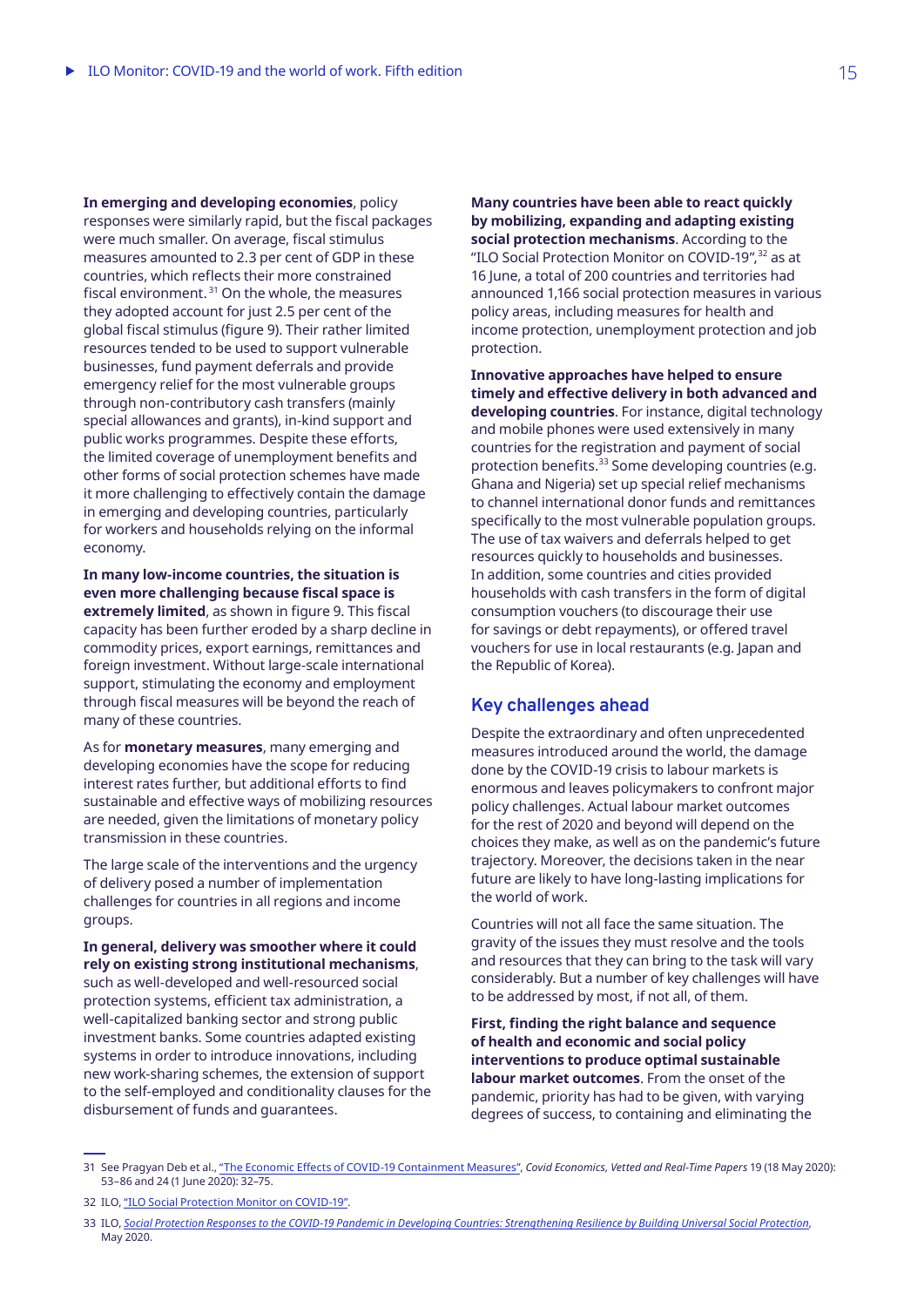spread of the virus. While this has had major economic and social costs, it is the necessary precondition for sustainable recovery. Nevertheless, policymakers are increasingly called upon to make tough calls about the timing of the reopening of workplaces, the health protocols to be observed in them, and the continuation, or not, of support to enterprises and workers that are unable to resume normal activities. Such decisions are made all the more difficult by the costs to the State and to private actors of the prolongation of restrictions, the concern that premature action could precipitate a second wave of the pandemic, and the increasing pressure of public opinion.

**Secondly, implementing and sustaining policy interventions on the necessary scale at a time when resources are increasingly constrained**.

General acknowledgement of the need to do "whatever it takes" to sustain economic activity, jobs, enterprises and incomes in the course of the pandemic has led governments to set aside prior fiscal and monetary targets. Many countries will be faced with high levels of debt and highly constrained monetary policy options even if the pandemic recedes in the coming months. The lasting damage inflicted on labour markets, and the difficult global economic conditions that will prevail, indicate that supportive policies would need to be maintained to sustain recovery, but this will be in a context of unprecedented fiscal and monetary conditions. Premature fiscal consolidation, such as that which followed the financial crisis of 2008–09, would risk destabilizing already weak labour markets.

**Thirdly**, **supporting vulnerable and hard-hit groups, and generating fairer labour market outcomes**. The pandemic has laid bare some of the worst deficits and inequities of the world of work and made them worse. Women, young people and informal workers were all severely disadvantaged before the onset of the crisis, and they are among those who have suffered some of its most severe consequences. Similarly, public opinion has been awakened to the often difficult and undervalued work of groups of the labour force – notably health and care workers, cleaners and domestic workers – whose contribution has been, and remains, essential to overcoming the pandemic. Unless explicit attention is paid to improving the position of the most disadvantaged and vulnerable, the recovery processes could aggravate existing injustices.

**Fourthly, securing international solidarity and support especially for emerging and developing countries**. Whatever the achievements of countries individually, the overall response to the global COVID-19 crisis has been characterized by a marked deficit of international cooperation. The evidence

presented in this edition of the *ILO Monitor* shows that the enormous volume of resources deployed by highincome countries to combat the pandemic has simply not been available to others. This has a major impact on the capacity of developing and emerging countries to protect their citizens and curb the pandemic, which, in turn, will impair the prospects for all countries. The rhetoric of the need for a global response to the global crisis of COVID-19 needs to be translated into concrete measures to assist countries with limited fiscal space, in particular through multilateral action to deliver concessional finance and debt relief.

**Fifthly, strengthening social dialogue and respect for rights at work**. In many cases, social dialogue – bringing together governments, employers and workers – has proved its worth in shaping effective, balanced and acceptable policy responses at the sectoral and national level. Social dialogue can likewise help to shape sustainable recovery paths in the period ahead. People in most countries have been subject to far-reaching restrictions on their personal freedoms during the pandemic, which has generally been considered necessary and legitimate. However, such acceptance depends on them being proportionate, appropriate and limited in time. The COVID-19 pandemic provides no justification for any restrictions on fundamental rights at work, as enshrined in international labour standards, and upholding these rights fully is a precondition for effective social dialogue.

### **Building a better future of work**

Before the pandemic, **the international community had already committed to far-reaching, transformative changes to global development processes and to the world of work by adopting the United Nations 2030 Agenda for Sustainable Development and the ILO Centenary Declaration for the Future of Work**, respectively.

The world will emerge from the pandemic with higher levels of unemployment, inequality, poverty, debt and political frustration. This makes it all the more important that, **individually and collectively, governments make the ambition of "building back better"** – as opposed to building back to where we previously were – a central tenet of their recovery plans.

In this regard, **the ILO Centenary Declaration sets out a human-centred agenda for the future of work** involving investment in people's capabilities, the institutions of work, and the sustainable jobs of the future, which provides important reference points for tackling the key challenges that lie ahead.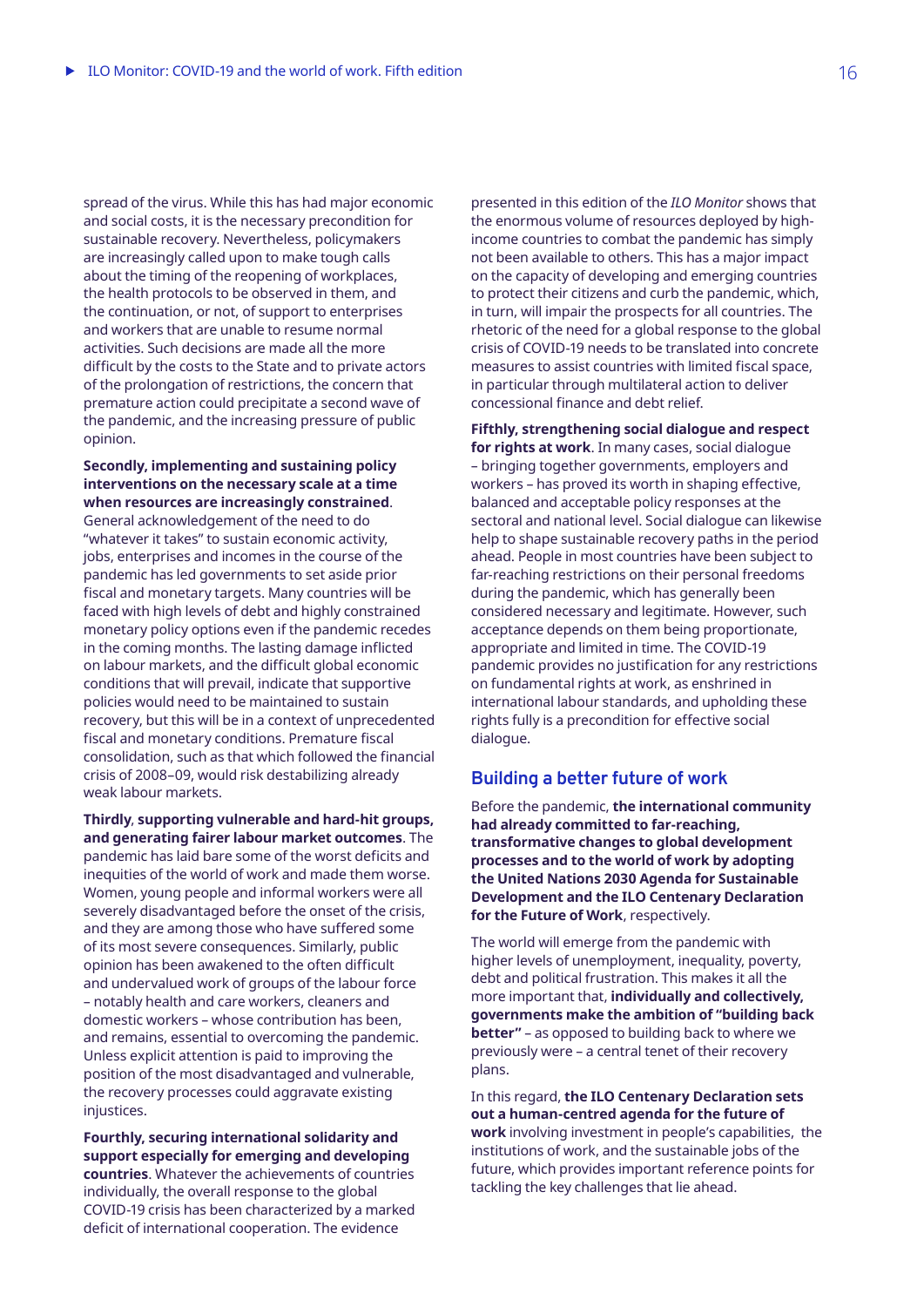## **Example 3 Statistical annexes**

## **Annex 1. Estimating working-hour losses**

### **Figure A1. Revisions to estimates of working-hour losses**

#### **World**

1st quarter 2020 2nd quarter 2020

#### **Income groups**

Low-income countries – 1st quarter 2020 Low-income countries – 2nd quarter 2020 Lower-middle-income countries – 1st quarter 2020 Lower-middle-income countries – 2nd quarter 2020 Upper-middle-income countries – 1st quarter 2020 Upper-middle-income countries – 2nd quarter 2020 High-income countries – 1st quarter 2020 High-income countries – 2nd quarter 2020

#### **Regions**

Africa – 1st quarter 2020 Africa – 2nd quarter 2020 Americas – 1st quarter 2020 Americas – 2nd quarter 2020 Arab States – 1st quarter 2020 Arab States – 2nd quarter 2020 Asia and the Pacific – 1st quarter 2020 Asia and the Pacific – 2nd quarter 2020 Europe and Central Asia – 1st quarter 2020 Europe and Central Asia – 2nd quarter 2020

**Source:** ILO nowcasting model (see Technical Annex 1).

| <b>Current edition</b> |  |  |  |  |  |
|------------------------|--|--|--|--|--|
| 5.4%                   |  |  |  |  |  |
| 14.0%                  |  |  |  |  |  |





**4th edition of the** *ILO Monitor*

#### **4th edition of the** *ILO Monitor*

|      | 1.7%  |  |
|------|-------|--|
| 8.8% |       |  |
|      | 1.9%  |  |
|      | 11.4% |  |
| 8.8% |       |  |
| 9.9% |       |  |
|      | 2.3%  |  |
|      | 12.2% |  |

#### **4th edition of the** *ILO Monitor*

| 1.7%  |  |
|-------|--|
| 9.5%  |  |
| 1.7%  |  |
| 13.1% |  |
| 2.1%  |  |
| 10.3% |  |
| 6.5%  |  |
| 10.0% |  |
| 3.0%  |  |
| 12.9% |  |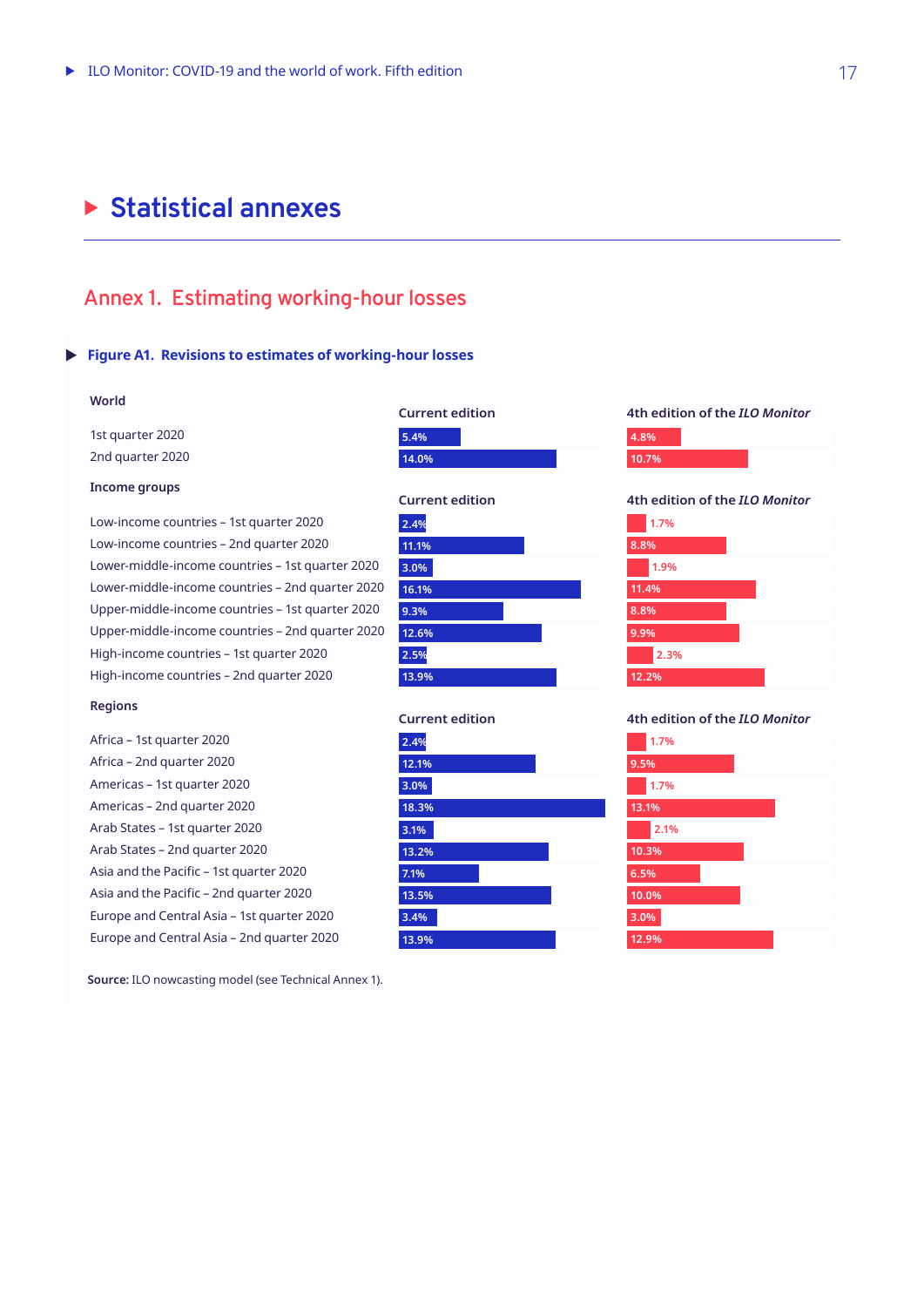## **Example 2 Technical annexes**

## **Annex 1. Working-hour losses: The ILO's nowcasting model**

The ILO has continued to monitor the labour market impacts of the COVID-19 crisis using its "nowcasting" model. This is a data-driven statistical prediction model that provides a real-time measure of the state of the labour market, drawing on real-time economic and labour market data. In other words, no scenario is specifically defined for the unfolding of the crisis; rather, the information embedded in the real-time data implicitly defines such a scenario. The target variable of the ILO nowcasting model is hours worked $34$  – more precisely, the decline in hours worked that can be attributed to the outbreak of COVID-19. To estimate this decline, a fixed reference period is set as the baseline, namely, the fourth quarter of 2019 (seasonally adjusted). The model produces an estimate of the decline in hours worked during the first and second quarters of 2020 relative to the baseline. (Hence, the figures reported should not be interpreted as quarterly or inter-annual growth rates.) In addition, to compute the full‑time employment (FTE) equivalents of the percentage decreases in working hours, a benchmark of weekly hours worked before the COVID-19 crisis is used.

For this edition of the *ILO Monitor*, the information available to track developments in the labour market has increased substantially. In particular, the following data sources have been incorporated into the model: labour force survey data for the first quarter and for April and May 2020; and administrative data on the labour market (e.g. registered unemployment and up-to-date mobile phone data from Google Community Mobility Reports). Additionally, the most recent Google Trends data and COVID‑19 Government Response Stringency Index (hereafter "Oxford Stringency Index") values, along with data on the incidence of COVID-19, have been used in the estimates. The modelling itself was carried out over several days. The results were finalized on 17 June, with the latest data update spanning the period from 10 to 15 June 2020 depending on the source. Principal component analysis was used to model the relationship of these variables with hours worked. Drawing on available real-time data, the modelling team estimated the historical statistical relationship between these indicators and hours worked, and used the resulting coefficients to predict how hours worked will change in response to the most recent observed values of the nowcasting indicators. Multiple candidate relationships were evaluated on the basis of their prediction accuracy and performance around turning points to construct a weighted average nowcast. For countries for which high-frequency data on economic activity were available, but either data on the target variable itself were not available or the above methodology did not work well, the coefficients estimated and data from the panel of countries were used to produce an estimate. The results are based on high-frequency economic and labour market data for 46 countries.

An indirect approach was applied for the remaining countries: this involves extrapolating the relative hours lost from countries with direct nowcasts. The basis for this extrapolation was the observed mobility decline from the Google Community Mobility Reports<sup>35</sup> and the Oxford Stringency Index, since countries with comparable drops in mobility and similarly stringent restrictions are likely to experience a similar decline in hours worked. From the Google Community Mobility Reports, an average of the workplace and retail & recreation indices was used. The stringency and mobility indices were combined into a single variable<sup>36</sup> using principal component analysis. Additionally, for countries without data on restrictions, mobility data, if available, and up-to-date data on the incidence of COVID‑19 were used to extrapolate the impact on hours worked. Because of countries' different practices in counting cases, the more homogenous concept of deceased patients was used as a proxy of the extent of the pandemic. The variable was computed at an equivalent monthly frequency, but the data were updated daily, the source being the European Centre for Disease Prevention and Control. Finally, for a small number of countries with no readily available data at the estimation time, the regional average was used to impute the target variable. Table A1 summarizes the information and statistical approach used to estimate the target variable for each country.

<sup>34</sup> Hours actually worked in the main job.

<sup>35</sup> Adding mobility decline as a variable makes it possible to strengthen the extrapolation of results to countries with more limited data. The Google Community Mobility Reports are used alongside the Oxford Stringency Index to account for differential implementation of containment measures. This variable has only partial coverage for the first quarter, and so for the estimates for that quarter only the stringency and COVID‑19 incidence data are used. The data source is available at:<https://www.google.com/covid19/mobility/>.

<sup>36</sup> Missing mobility observations were imputed on the basis of stringency.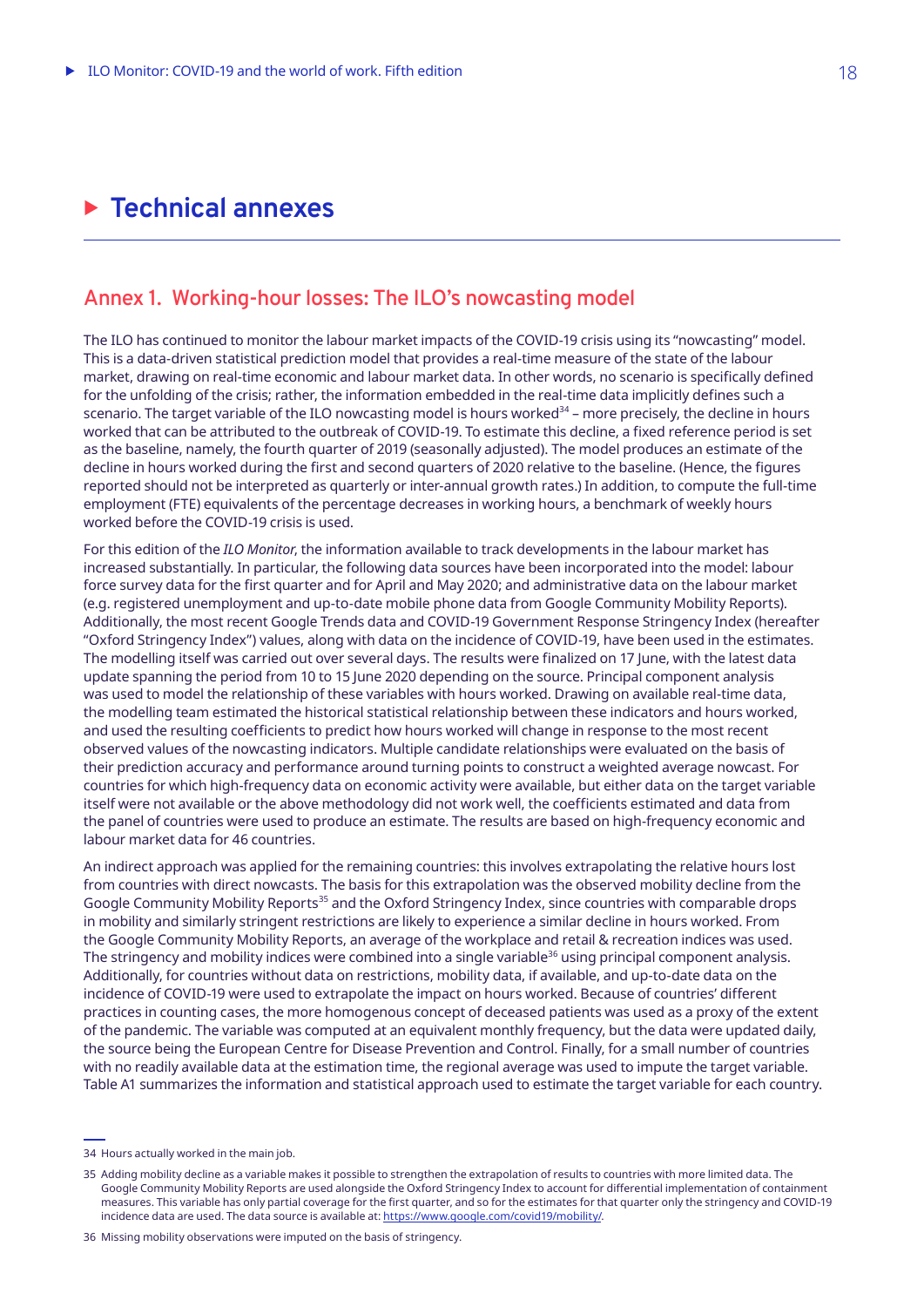#### **Table A1. Approaches used to estimate working-hour losses** $\blacktriangleright$

| <b>Approach</b>                                                                             | <b>Data used</b>                                                                                                                                                                                                                                      | <b>Reference area</b>                                                                                                                                                                                                                                                                                                                                                                                                                                                                                                                                                                                                                                                                                                                                                                                                                                                                                                                                                                                                                                                                                                                                                                                                                                                                                                                                                                                                                                                                                                                                                   |
|---------------------------------------------------------------------------------------------|-------------------------------------------------------------------------------------------------------------------------------------------------------------------------------------------------------------------------------------------------------|-------------------------------------------------------------------------------------------------------------------------------------------------------------------------------------------------------------------------------------------------------------------------------------------------------------------------------------------------------------------------------------------------------------------------------------------------------------------------------------------------------------------------------------------------------------------------------------------------------------------------------------------------------------------------------------------------------------------------------------------------------------------------------------------------------------------------------------------------------------------------------------------------------------------------------------------------------------------------------------------------------------------------------------------------------------------------------------------------------------------------------------------------------------------------------------------------------------------------------------------------------------------------------------------------------------------------------------------------------------------------------------------------------------------------------------------------------------------------------------------------------------------------------------------------------------------------|
| <b>Nowcasting based</b><br>on high-frequency<br>economic data (direct<br>or panel approach) | High-frequency economic<br>data, including: labour force<br>survey data; administrative<br>register labour market data;<br><b>Purchasing Managers Index</b><br>(country or group); Google<br>Trends data; consumer and<br>business confidence surveys | Argentina, Australia, Austria, Belarus, Belgium, Brazil, Bulgaria, Canada, China,<br>Colombia, Cyprus, Czechia, Denmark, Estonia, Finland, France, Germany,<br>Greece, Hungary, Iceland, Ireland, Israel, Italy, Japan, Lithuania, Luxembourg,<br>Malaysia, Mexico, Netherlands, New Zealand, North Macedonia, Philippines,<br>Poland, Portugal, Republic of Korea, Romania, Russian Federation, Serbia,<br>Singapore, Slovakia, Slovenia, South Africa, Spain, Turkey, United Kingdom,<br>United States, Viet Nam                                                                                                                                                                                                                                                                                                                                                                                                                                                                                                                                                                                                                                                                                                                                                                                                                                                                                                                                                                                                                                                      |
| <b>Extrapolation</b><br>based on mobility<br>and containment<br>measures                    | Google Community Mobility<br>Reports (Q2 only) and/or<br>Oxford Stringency Index                                                                                                                                                                      | Afghanistan, Albania, Algeria, Angola, Azerbaijan, Bahamas, Bahrain,<br>Bangladesh, Barbados, Belize, Benin, Bhutan, Bolivia (Plurinational State of),<br>Bosnia and Herzegovina, Botswana, Brunei Darussalam, Burkina Faso,<br>Burundi, Cabo Verde, Cambodia, Cameroon, Central African Republic, Chad,<br>Chile, Congo, Costa Rica, Croatia, Cuba, Côte d'Ivoire, Democratic Republic of<br>the Congo, Djibouti, Dominican Republic, Ecuador, Egypt, El Salvador, Eritrea,<br>Eswatini, Ethiopia, Fiji, Gabon, Gambia, Georgia, Ghana, Guam, Guatemala,<br>Guinea, Guinea-Bissau, Guyana, Haiti, Honduras, Hong Kong (China), India,<br>Indonesia, Iran (Islamic Republic of), Iraq, Jamaica, Jordan, Kazakhstan, Kenya,<br>Kuwait, Kyrgyzstan, Lao People's Democratic Republic, Latvia, Lebanon,<br>Lesotho, Liberia, Libya, Macao (China), Madagascar, Malawi, Mali, Malta,<br>Mauritania, Mauritius, Mongolia, Morocco, Mozambique, Myanmar, Namibia,<br>Nepal, Nicaragua, Niger, Nigeria, Norway, Occupied Palestinian Territory,<br>Oman, Pakistan, Panama, Papua New Guinea, Paraguay, Peru, Puerto Rico,<br>Qatar, Republic of Moldova, Rwanda, Saudi Arabia, Senegal, Sierra Leone,<br>Solomon Islands, Somalia, South Sudan, Sri Lanka, Sudan, Suriname, Sweden,<br>Switzerland, Syrian Arab Republic, Tanzania (United Republic of), Tajikistan,<br>Thailand, Timor-Leste, Togo, Trinidad and Tobago, Tunisia, Turkmenistan,<br>Uganda, Ukraine, United Arab Emirates, Uruguay, Uzbekistan, Venezuela<br>(Bolivarian Republic of), Yemen, Zambia, Zimbabwe |
| <b>Extrapolation based</b><br>on the incidence of<br><b>COVID-19</b>                        | COVID-19 incidence proxy,<br>detailed subregion                                                                                                                                                                                                       | Armenia, Comoros, Equatorial Guinea, French Polynesia, Maldives,<br>Montenegro, New Caledonia, Saint Lucia, Saint Vincent and the Grenadines,<br>Sao Tome and Principe, United States Virgin Islands                                                                                                                                                                                                                                                                                                                                                                                                                                                                                                                                                                                                                                                                                                                                                                                                                                                                                                                                                                                                                                                                                                                                                                                                                                                                                                                                                                    |
| <b>Extrapolation based</b><br>on region                                                     | Detailed subregion                                                                                                                                                                                                                                    | Channel Islands, Democratic People's Republic of Korea, Samoa, Tonga,<br>Vanuatu, Western Sahara                                                                                                                                                                                                                                                                                                                                                                                                                                                                                                                                                                                                                                                                                                                                                                                                                                                                                                                                                                                                                                                                                                                                                                                                                                                                                                                                                                                                                                                                        |

**Notes:** (1) The reference areas included correspond to the countries and territories for which ILO modelled estimates are produced. (2) Countries and territories are classified according to the type of approach used for Q2. (3) When modelling the impact for China during Q1, the dependent variable of the regression (hours lost) and the Google Trends data for the countries that are available from Q2 were used to extrapolate the result for that country. This is because the extrapolation needs to be performed for a quarter in which, on average, the target country is affected to a significant extent. Additionally, given that no new information for China during Q1 has become available since the fourth edition of the *ILO Monitor*, the estimate for Q1 has not been updated. For China during Q2, the same approach was applied: up-to-date Oxford Stringency Index and Purchasing Managers Index data were used; however, Google Trends data were not, because they did not present sufficient cross-country explanatory power. For Mexico, the results from the Encuesta Telefónica de Ocupación y Empleo (Occupation and Employment Telephone Survey), conducted in April 2020, were used; they were benchmarked against April 2019 data. For the Philippines, the ad hoc release of the April 2020 Labor Force Survey was used; the data were benchmarked against April 2019 data. Lastly, for Brazil, data from the "PNAD-COVID" survey (PNAD = Pesquisa Nacional por Amostra de Domicílio Contínua [Continuous National Household Sample Survey]), conducted in May 2020, were used (benchmarked against the rolling threemonth average for April, May and June 2019). With the data from the PNAD-COVID survey it is currently not possible to compute the drop in working hours due to shorter hours. Analysis of countries in a similar situation suggests a small but variable role for this channel. Consequently, the data for Brazil were inputted into the model assuming no decline in hours for those who are employed and at work, leading to a moderate underestimation of the hours lost in that country.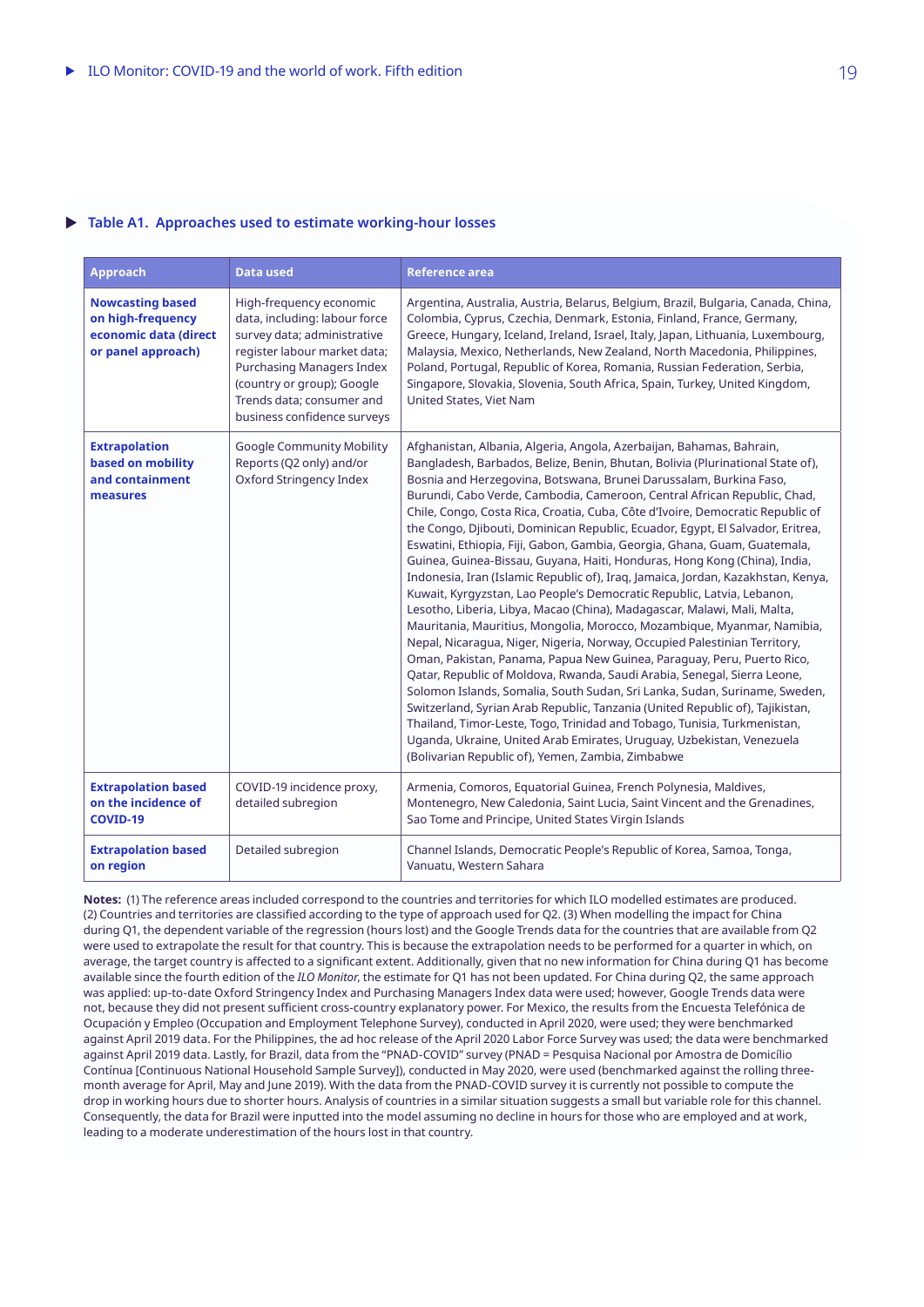Because of the exceptional situation, including the scarcity of relevant data, the estimates are subject to a substantial degree of uncertainty. The unprecedented labour market shock created by the COVID-19 pandemic is difficult to assess by benchmarking against historical data. For instance, an emerging pattern – unusual by historical standards – is an above-average reduction of hours worked in developing countries, as discussed in the main text and in Technical Annex 2. This implies a strong downward risk for global work activity; therefore, if the pattern is confirmed to be persistent and to affect a substantial number of additional developing countries, future revisions will be necessary. This is likely to lead to an increase in the global estimate of hours lost. Furthermore, at the time of estimation, consistent time series of readily available and timely high-frequency indicators, including labour force survey data, remained scarce. These limitations result in a high overall degree of uncertainty. For these reasons, the estimates are being regularly updated and revised by the ILO. The table on the previous page summarizes the approach used for each country and territory.

## **Annex 2. The labour market impact of COVID-19 in the developing world: Evidence from the latest available labour force surveys**

The COVID-19 crisis has had a major impact on the global economy since early on in the first quarter of 2020, yet internationally comparable data that allow one to measure its labour market effects have been limited to a small sample of developed countries. The present edition of the *ILO Monitor* incorporates, for the first time, labour force data from developing countries that were recently made publicly available and that capture the impact of the crisis on these countries' labour markets.

Nationally representative labour force survey data, covering a period during which strict containment measures were implemented, have been published for four developing countries: Brazil (fieldwork in May), Colombia (fieldwork in April), Mexico (fieldwork in April) and the Philippines (fieldwork from mid-April to mid-May). In addition, Peru published similar data for its capital, Lima, and the surrounding metropolitan area (fieldwork in April). These data, albeit scarce and regionally concentrated, constitute the first internationally comparable data set derived from official statistics that provides evidence of the labour market impact of the COVID-19 crisis in the developing world.

The new data indicate a significant decrease in work activity in the developing world. Contrary to what one would expect from historical experience, the hours worked seem to have dropped more sharply in developing countries than in developed countries during the current crisis – at least among the countries for which data are available. If one focuses on hours worked in the main job, the monthly decline in hours worked (relative to the previous comparable period) exceeded 50 per cent in Colombia and was almost 60 per cent in the Philippines. For Mexico, the decline was close to 40 per cent, while the publicly available data for Brazil allow one to infer a lower bound of close to 25 per cent. The geographically limited survey from Peru suggests an even larger decline (close to 80 per cent), but this may be due to urban areas being substantially more affected by containment measures. An index of national production for Peru suggests a drop of roughly 40 per cent in April.

By contrast, the April data for Canada and the United States show a decline in hours worked of close to 30 and 20 per cent, respectively, while data for the United Kingdom from the last week of March (when strict containment measures were already in place) indicate a decline of roughly 25 per cent. There are numerous possible reasons for the above-mentioned pattern. For example, telework is not an option for occupations that account for a large share of employment in the developing world. Similarly, informal employment may present a greater vulnerability to confinement measures.

Although the new labour force survey data provide an informative early view of the impact of the COVID-19 crisis on key labour markets in the developing world, they are too scant to allow any firm conclusions to be drawn. The sample of available countries is small and not regionally representative; it includes some countries with extremely strict containment measures and presents, on the whole, a relatively low agricultural employment share. Additionally, labour force survey operations have been affected by the pandemic, including the methods for data collection (with e.g. telephone interviews being used instead of face-to-face interviews). In fact, the available data for Brazil and Mexico come not from these countries' regular surveys but, rather, from an ad hoc data collection exercise. Another key issue to bear in mind is whether the enforcement of confinement measures can affect responses to labour force surveys (e.g. respondents reporting that no work was performed if the activity they had undertaken was prohibited as part of the lockdown).

These new data are in general highly informative, and they have therefore been included in the ILO nowcasting model. Together with new high-frequency data that confirm further economic weakness, this has led to a substantial upward revision of the estimate of hours lost in the second quarter of 2020. Further revisions are to be expected as additional information becomes available.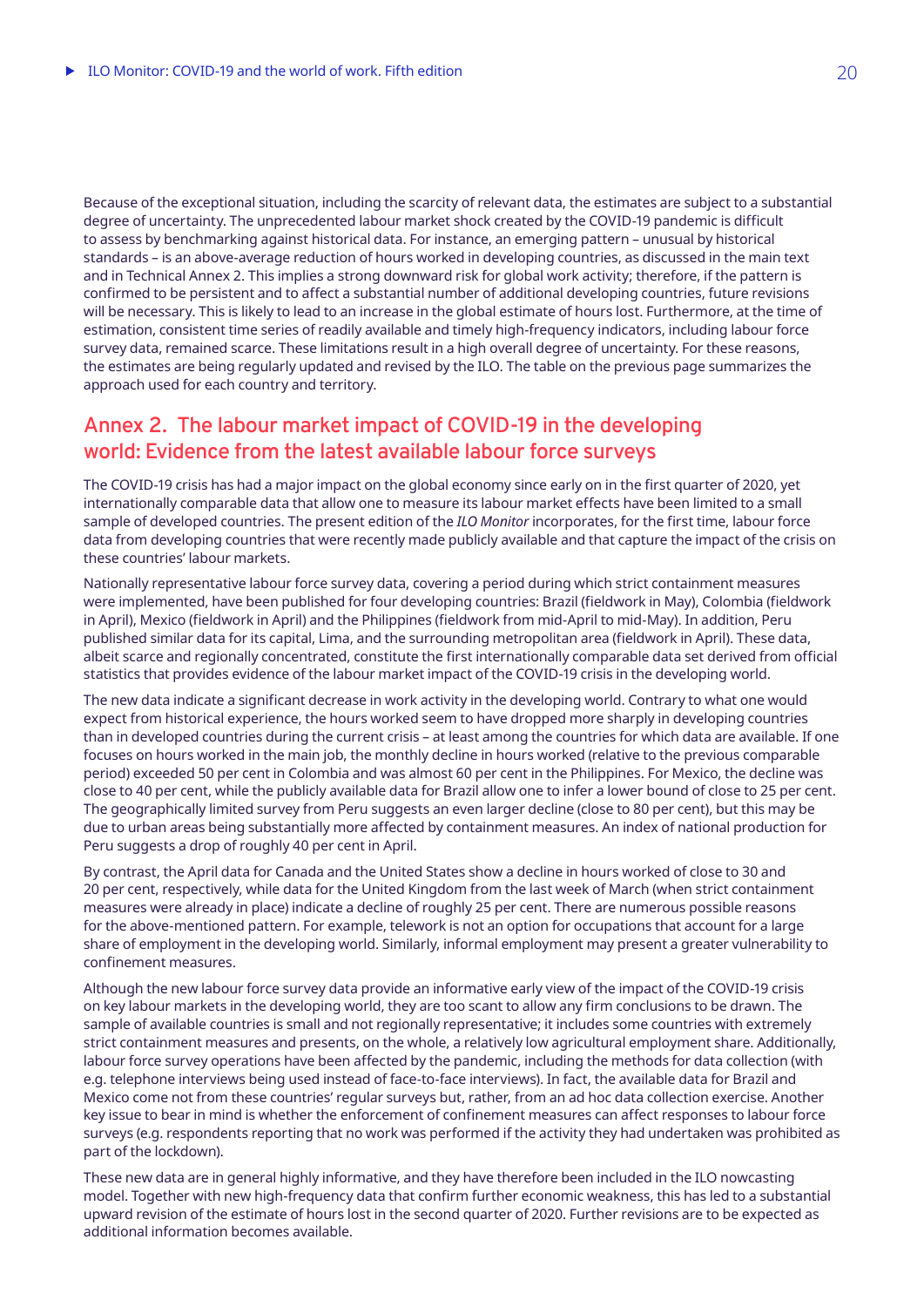## **Annex 3. Decomposition of working-hour losses**

The source of the necessary data for the decomposition of working-hour losses is the ILO Microdata Repository. This unique repository includes labour force survey data for the United States (April 2020), Canada (April 2020), the Republic of Korea (April 2020), the United Kingdom (last week of March 2020), Peru (April 2020; only for Lima and its metropolitan area). Although microdata for April are not available from Mexico, the country's National Institute of Statistics and Geography has published the detailed results of an ad hoc survey conducted in April 2020 to assess the impact of the COVID-19 crisis. As a benchmark period before the crisis, the corresponding calendar period in 2019 is used to avoid seasonal effects. The only exception is Canada, for which April 2018 data are used, because the 2019 observation was heavily influenced by a seasonal pattern. Even though labour force survey data are generally internationally comparable, there continue to be differences between countries' statistical practices. Given the exceptional economic period covered by the analysis, these differences can affect the results.

| Represented variable (at time t)          | Symbol                                 |
|-------------------------------------------|----------------------------------------|
| Total hours worked                        | H <sup>t</sup>                         |
| <b>Employed population</b>                | $F^t$                                  |
| Average hours worked                      | $h^t = H^t / F^t$                      |
| Inactive population                       | $I^t$                                  |
| Unemployed population                     | $U^t$                                  |
| Employed population not working           | FNAW <sup>t</sup>                      |
| Employed population at work               | FAW <sup>t</sup>                       |
| Average hours per person employed at work | $\tilde{h}^t = H^t$ / FAW <sup>t</sup> |

The following variables are represented by their corresponding symbol:

**Notes:** (1) Applying the difference operator ∆ to a variable *X* at time *t* is equivalent to the change in the variable compared to the past value: ∆*X  <sup>t</sup>* =*X  <sup>t</sup>* –*X  <sup>t</sup>*–1. (2) In the current analysis, hours worked refer to total hours actually worked in the main job.

The analysis in the main text requires the decomposition of the working-hour loss into four components. Using the notation outlined in the table above, the decomposition can be expressed as:

$$
\frac{-\Delta H^t}{\Delta U^t \text{ hours loss}} = \frac{-\Delta E^t \cdot h^{t-1} \cdot \frac{max\{\Delta I^t, 0\}}{\Delta U^t + \Delta I^t}}{\frac{\Delta U^t + \Delta I^t}{\Delta U^t \text{ hours}} \cdot \frac{\Delta E^t \cdot h^{t-1} \cdot \frac{max\{\Delta U^t, 0\}}{\Delta U^t + \Delta I^t}}{\Delta U^t \text{ hours loss leading to inactivity}} - \underbrace{E^t \cdot \tilde{h}^{t-1} \text{max} \left\{ \frac{ENAW^{t-1}}{E^{t-1}} - \frac{ENAW^t}{E^t}, 0 \right\}}_{\text{Job suspension}}}{\frac{-EMV^t \text{max}\left\{ (\tilde{h}^t - \tilde{h}^{t-1}), 0 \right\}}{Reduction in working week}}
$$

The negative signs in front of the terms are used to indicate that each term is a loss (positive) instead of a decrease (negative). The maximum operator is used in each term to avoid negative contributions from any of the components, which in the context of the current exercise would not be economically intuitive. If one of the components cannot explain any of the decline in hours, it is set to a null contribution. This is akin to renormalizing on the basis of the positive components. Whereas the decomposition holds arithmetically by construction, the interpretation of the decomposition relies on several assumptions. Two key assumptions have to be made when interpreting the decomposition, because labour force survey microdata are derived from a cross-section of individuals, rather than from a panel structure. First, all the change in the target variables over the reference period is assumed to be a consequence of the COVID-19 crisis. Secondly, the loss of hours attributed to job loss leading to unemployment, job loss leading to inactivity, and to people being employed but not working is assumed to be proportional to the change in the number of people affected. This is equivalent to assuming that, on average, those who became unemployed or inactive or whose jobs were suspended owing to the COVID-19 crisis had been working the same number of hours before the crisis.